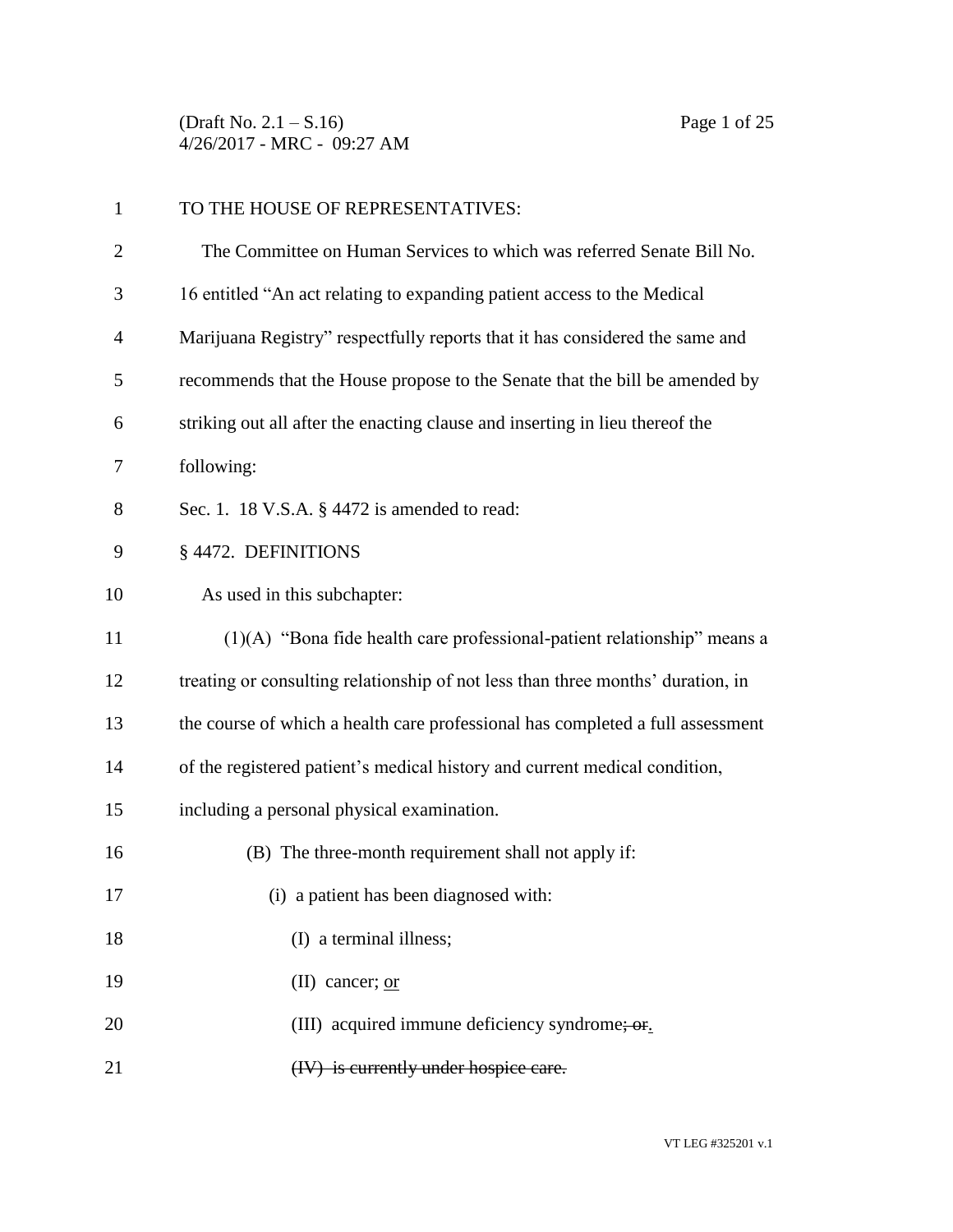(Draft No.  $2.1 - S.16$ ) Page 2 of 25 4/26/2017 - MRC - 09:27 AM

| $\mathbf{1}$   | (ii) a patient is currently under hospice care.                                     |
|----------------|-------------------------------------------------------------------------------------|
| $\overline{2}$ | (iii) a patient had been diagnosed with a debilitating medical                      |
| 3              | condition by a health care professional in another jurisdiction in which the        |
| 4              | patient had been formerly a resident and the patient, now a resident of             |
| 5              | Vermont, has the diagnosis confirmed by a health care professional in this          |
| 6              | State or a neighboring state as provided in subdivision (6) of this section, and    |
| 7              | the new health care professional has completed a full assessment of the             |
| 8              | patient's medical history and current medical condition, including a personal       |
| 9              | physical examination.                                                               |
| 10             | $(iii)(iv)$ a patient who is already on the registry Registry changes               |
| 11             | health care professionals three months or less prior to the annual renewal of the   |
| 12             | patient's registration, provided the patient's new health care professional has     |
| 13             | completed a full assessment of the patient's medical history and current            |
| 14             | medical condition, including a personal physical examination.                       |
| 15             | (v) a patient is referred by his or her health care professional to                 |
| 16             | another health care professional who has completed advanced education and           |
| 17             | clinical training in specific debilitating medical conditions, and that health care |
| 18             | professional conducts a full assessment of the patient's medical history and        |
| 19             | current medical condition, including a personal physical examination.               |
| 20             |                                                                                     |
|                |                                                                                     |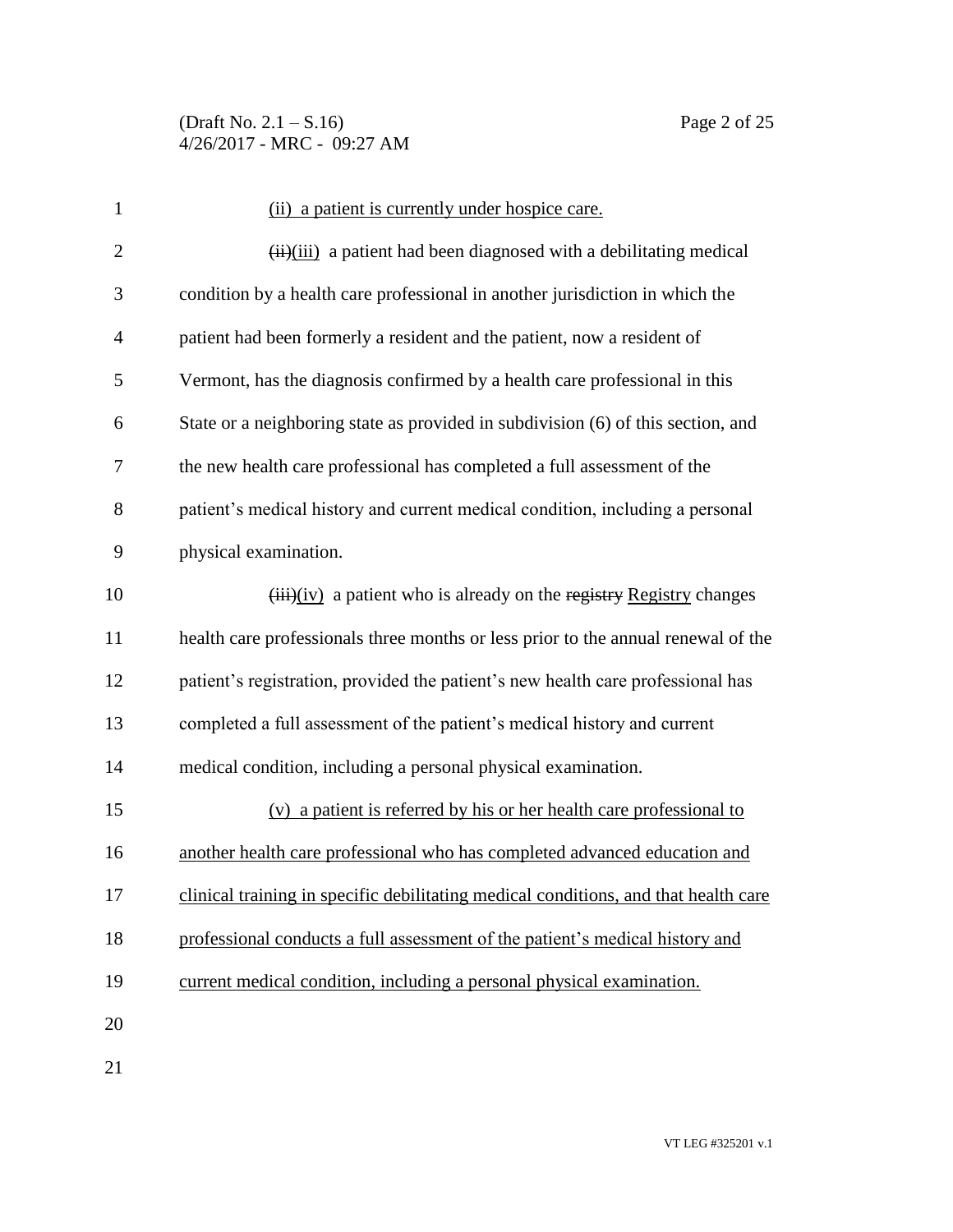| 1              | * * *                                                                             |
|----------------|-----------------------------------------------------------------------------------|
| $\overline{2}$ | (5) "Dispensary" means a nonprofit entity business organization                   |
| 3              | registered under section 4474e of this title which that acquires, possesses,      |
| $\overline{4}$ | cultivates, manufactures, transfers, transports, supplies, sells, or dispenses    |
| 5              | marijuana, marijuana-infused products, and marijuana-related supplies and         |
| 6              | educational materials for or to a registered patient who has designated it as his |
| 7              | or her center and to his or her registered caregiver for the registered patient's |
| 8              | use for symptom relief. A dispensary may provide marijuana for symptom            |
| 9              | relief to registered patients at only one facility or location, but may have a    |
| 10             | second location associated with the dispensary where the marijuana is             |
| 11             | cultivated or processed. Both locations are considered to be part of the same     |
| 12             | dispensary. A dispensary may serve patients and caregivers at more than one       |
| 13             | location, as approved by the Department in accordance with this chapter, and      |
| 14             | may cultivate and process marijuana at a separate location from where patients    |
| 15             | and caregivers are served. All locations shall be considered part of the same     |
| 16             | dispensary operation under one registration.                                      |
| 17             | (6) "Financier" means a person, other than a financial institution as             |
| 18             | defined in 8 V.S.A. § 11101, who makes an investment in, or a gift, loan, or      |
| 19             | other financing to, another person with the expectation of a financial return. If |
| 20             | a financier is a business organization, as used in this chapter, the term         |
| 21             | "financier" includes each owner and principal of that organization.               |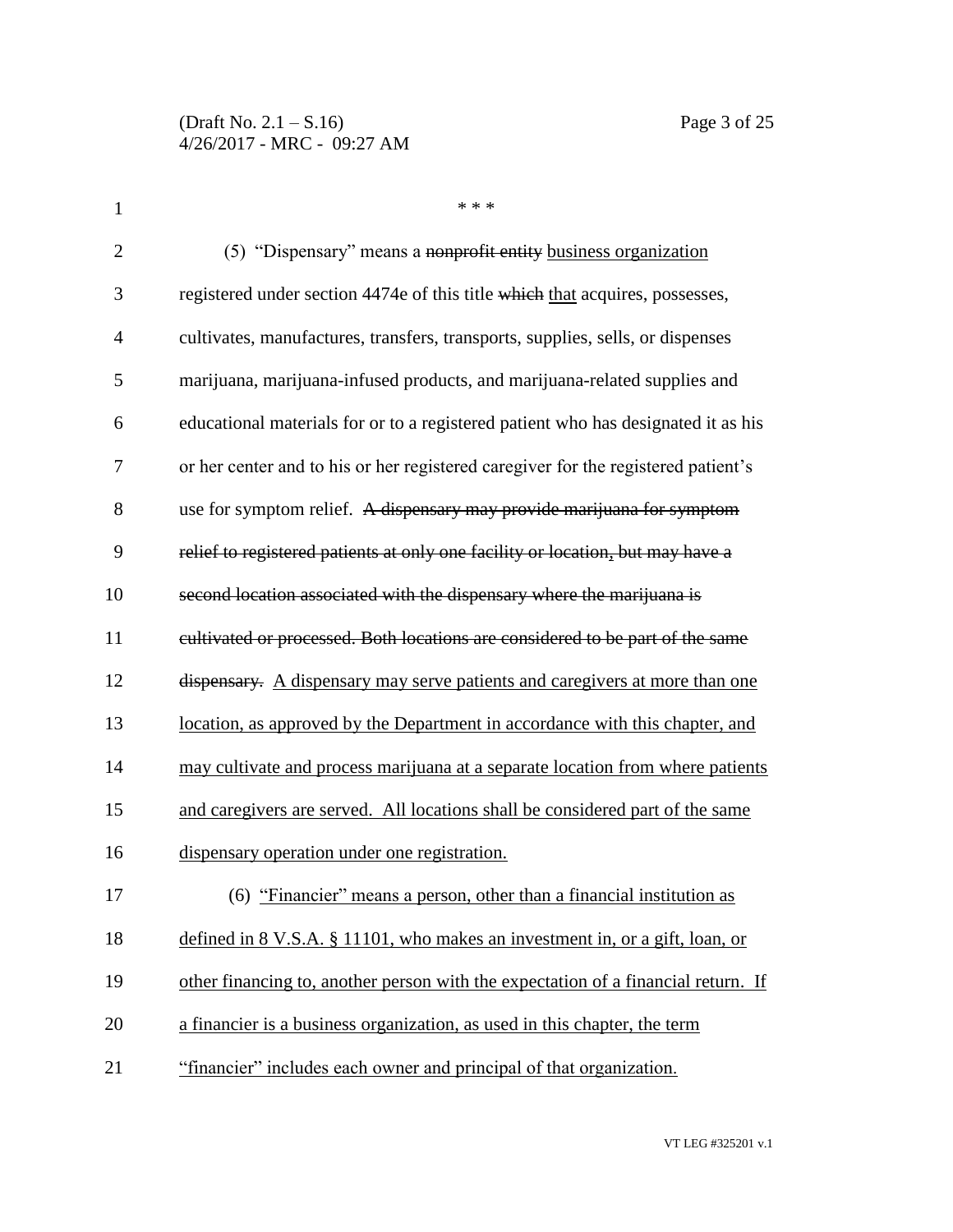(Draft No. 2.1 – S.16) Page 4 of 25 4/26/2017 - MRC - 09:27 AM

| $\mathbf{1}$   | $\left(\frac{6}{7}\right)$ (A) "Health care professional" means an individual licensed to     |
|----------------|-----------------------------------------------------------------------------------------------|
| $\overline{2}$ | practice medicine under 26 V.S.A. chapter 23 or 33, an individual licensed as a               |
| 3              | naturopathic physician under 26 V.S.A. chapter 81, an individual certified as a               |
| 4              | physician assistant under 26 V.S.A. chapter 31, or an individual licensed as an               |
| 5              | advanced practice registered nurse under 26 V.S.A. chapter 28.                                |
| 6              | (B) This definition includes individuals who are professionally                               |
| 7              | licensed under substantially equivalent provisions in New Hampshire,                          |
| 8              | Massachusetts, or New York.                                                                   |
| 9              | $\left(\frac{7}{2}\right)$ (8) "Immature marijuana plant" means a female marijuana plant that |
| 10             | has not flowered and which does not have buds that may be observed by visual                  |
| 11             | examination.                                                                                  |
| 12             | $(8)$ (9) "Marijuana" shall have the same meaning as provided in                              |
| 13             | subdivision $4201(15)$ of this title.                                                         |
| 14             | $(9)$ (10) "Mature marijuana plant" means a female marijuana plant that                       |
| 15             | has flowered and which has buds that may be observed by visual examination.                   |
| 16             | $(11)$ "Ounce" means 28.35 grams.                                                             |
| 17             | (12) "Owner" means:                                                                           |
| 18             | (A) a person who has a direct or beneficial ownership interest of ten                         |
| 19             | percent or more in a business organization, including attribution of the                      |
| 20             | ownership interests of a spouse, parent, spouse's parent, sibling, and                        |
| 21             | children; or                                                                                  |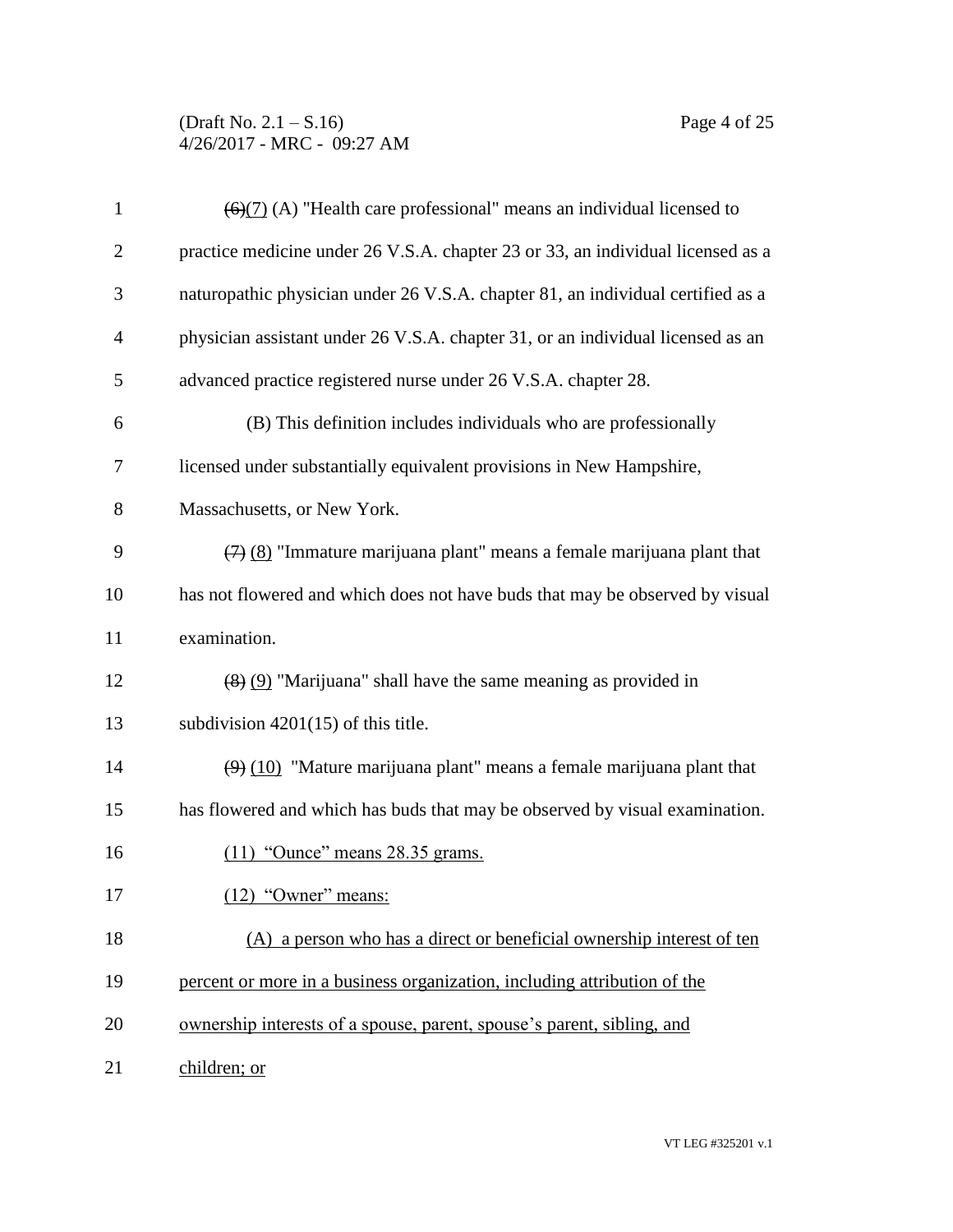(Draft No. 2.1 – S.16) Page 5 of 25 4/26/2017 - MRC - 09:27 AM

| $\mathbf{1}$   | (B) a person who has the power to direct, or cause the direction of,             |
|----------------|----------------------------------------------------------------------------------|
| $\overline{2}$ | the management and policies of a business organization, including through the    |
| 3              | ownership of voting securities, by contract, or otherwise.                       |
| $\overline{4}$ | $(10)(13)$ "Possession limit" means the amount of marijuana collectively         |
| 5              | possessed between the registered patient and the patient's registered caregiver  |
| 6              | which that is no more than two mature marijuana plants, seven immature           |
| 7              | plants, and two ounces of usable marijuana.                                      |
| 8              | (14) "Principal" means a person who has the authority to conduct,                |
| 9              | manage, or supervise the operation of a business organization, and includes the  |
| 10             | president, vice president, secretary, treasurer, manager, or similar executive   |
| 11             | officer of a business organization; a director of a business corporation,        |
| 12             | nonprofit corporation, or mutual benefit enterprise; a member of a nonprofit     |
| 13             | corporation, cooperative, or member-managed limited liability company; a         |
| 14             | manager of a manager-managed limited liability company; and a general            |
| 15             | partner of a partnership, limited partnership, or limited liability partnership. |
| 16             | $(11)(15)$ "Registered caregiver" means a person who is at least 21 years        |
| 17             | of age, has met eligibility requirements as determined by the Department in      |
| 18             | accordance with this chapter, and who has agreed to undertake responsibility     |
| 19             | for managing the well-being of a registered patient with respect to the use of   |
| 20             | marijuana for symptom relief.                                                    |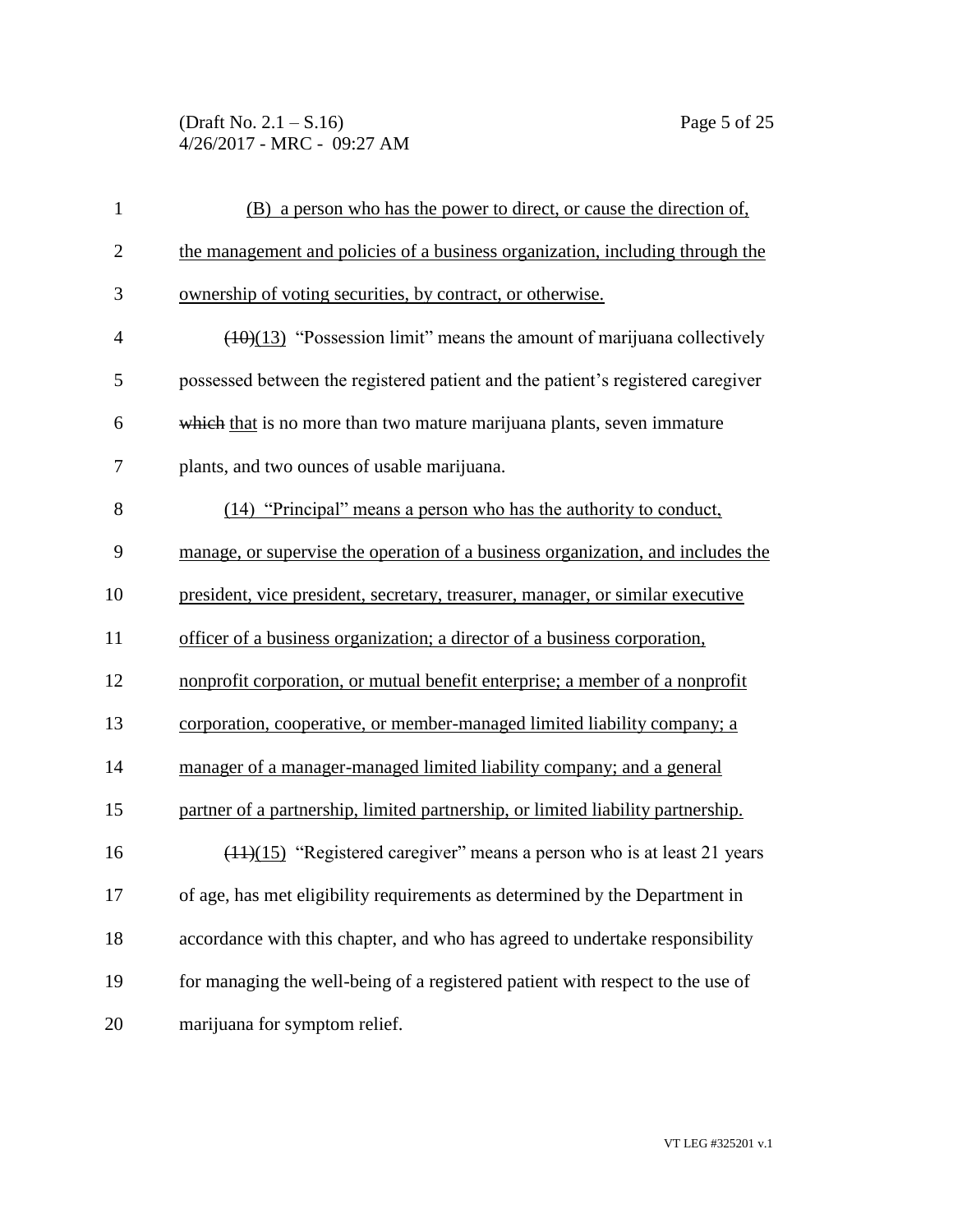(Draft No. 2.1 – S.16) Page 6 of 25 4/26/2017 - MRC - 09:27 AM

| $\mathbf{1}$   | (12)(16) "Registered patient" means a resident of Vermont who has                  |
|----------------|------------------------------------------------------------------------------------|
| $\overline{2}$ | been issued a registration card by the Department of Public Safety, identifying    |
| 3              | the person as having a debilitating medical condition pursuant to the provisions   |
| $\overline{4}$ | of this subchapter. "Resident of Vermont" means a person whose domicile is         |
| 5              | Vermont.                                                                           |
| 6              | (13)(17) "Secure indoor facility" means a building or room equipped                |
| 7              | with locks or other security devices that permit access only by a registered       |
| 8              | caregiver, registered patient, or a principal officer or employee of a dispensary. |
| 9              | $(14)(18)$ "Transport" means the movement of marijuana and marijuana-              |
| 10             | infused products from registered growing locations to their associated             |
| 11             | dispensaries, between dispensaries, to registered patients and registered          |
| 12             | caregivers in accordance with delivery protocols, or as otherwise allowed          |
| 13             | under this subchapter.                                                             |
| 14             | $\frac{(15)(19)}{2}$ "Usable marijuana" means the dried leaves and flowers of      |
| 15             | marijuana, and any mixture or preparation thereof, and does not include the        |
| 16             | seeds, stalks, and roots of the plant.                                             |
| 17             | $(16)(20)$ "Use for symptom relief" means the acquisition, possession,             |
| 18             | cultivation, use, transfer, or transportation of marijuana, or of paraphernalia    |
| 19             | relating to the administration of marijuana to alleviate the symptoms or effects   |
| 20             | of a registered patient's debilitating medical condition which that is in          |
| 21             | compliance with all the limitations and restrictions of this subchapter.           |

VT LEG #325201 v.1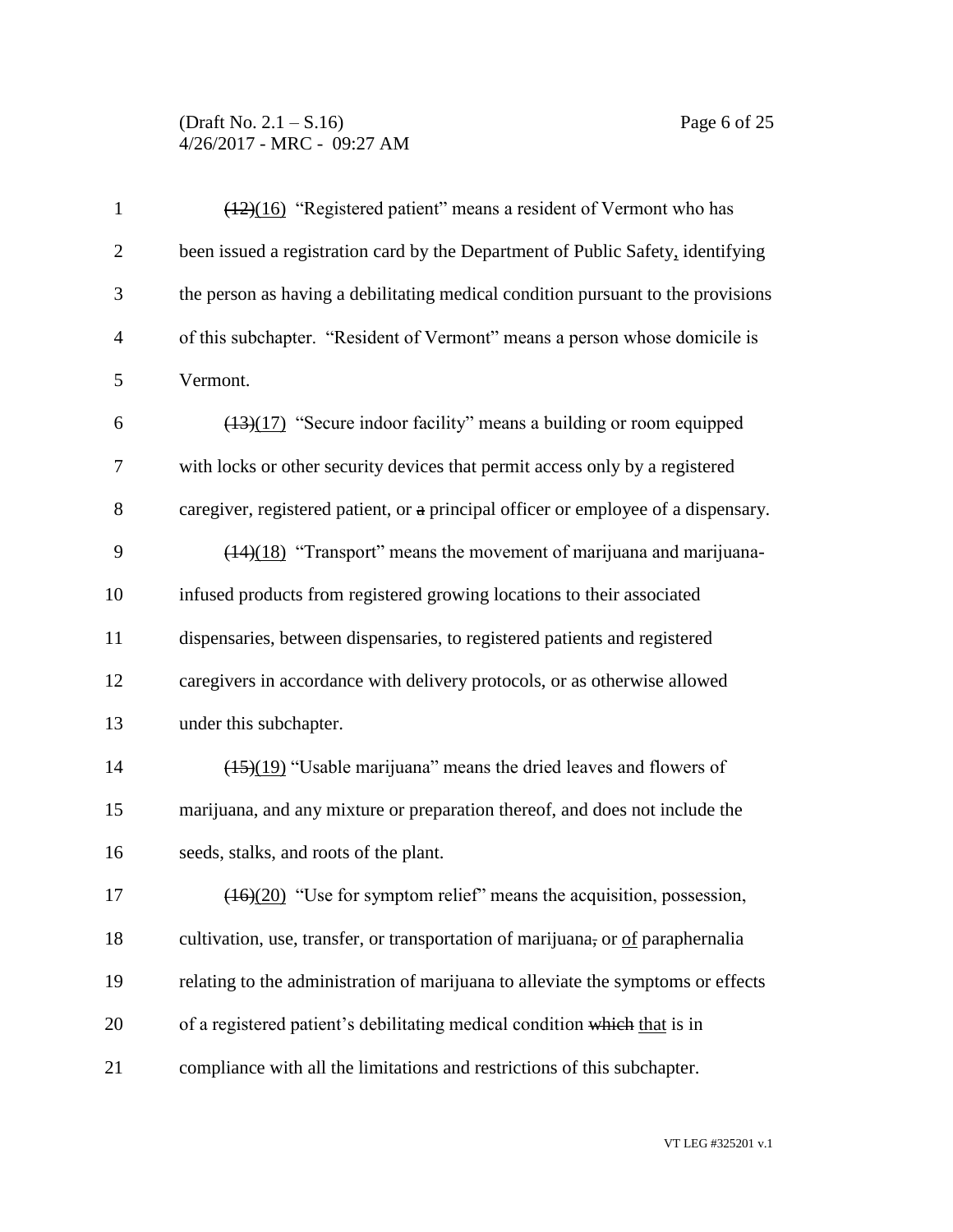(Draft No. 2.1 – S.16) Page 7 of 25 4/26/2017 - MRC - 09:27 AM

| $\mathbf{1}$   | Sec. 2. 18 V.S.A. § 4473 is amended to read:                                       |
|----------------|------------------------------------------------------------------------------------|
| $\overline{2}$ | § 4473. REGISTERED PATIENTS; QUALIFICATION STANDARDS AND                           |
| 3              | <b>PROCEDURES</b>                                                                  |
| $\overline{4}$ | * * *                                                                              |
| 5              | (b) The Department of Public Safety shall review applications to become a          |
| 6              | registered patient using the following procedures:                                 |
| 7              | (1) A patient with a debilitating medical condition shall submit a signed          |
| 8              | application for registration to the Department. A patient's initial application to |
| 9              | the registry shall be notarized, but subsequent renewals shall not require         |
| 10             | notarization. If the patient is under 18 years of age, the application must be     |
| 11             | signed by both the patient and a parent or guardian. The application shall         |
| 12             | require identification and contact information for the patient and the patient's   |
| 13             | registered caregiver applying for authorization under section 4474 of this title,  |
| 14             | if any, and the patient's designated dispensary under section 4474e of this title, |
| 15             | if any. The applicant shall attach to the application a medical verification form  |
| 16             | developed by the Department pursuant to subdivision (2) of this subsection.        |
| 17             | (2) The Department of Public Safety shall develop a medical                        |
| 18             | verification form to be completed by a health care professional and submitted      |
| 19             | by a patient applying for registration in the program. The form shall include:     |
| 20             | (A) A cover sheet which that includes the following:                               |
| 21             | (i) A statement of the penalties for providing false information.                  |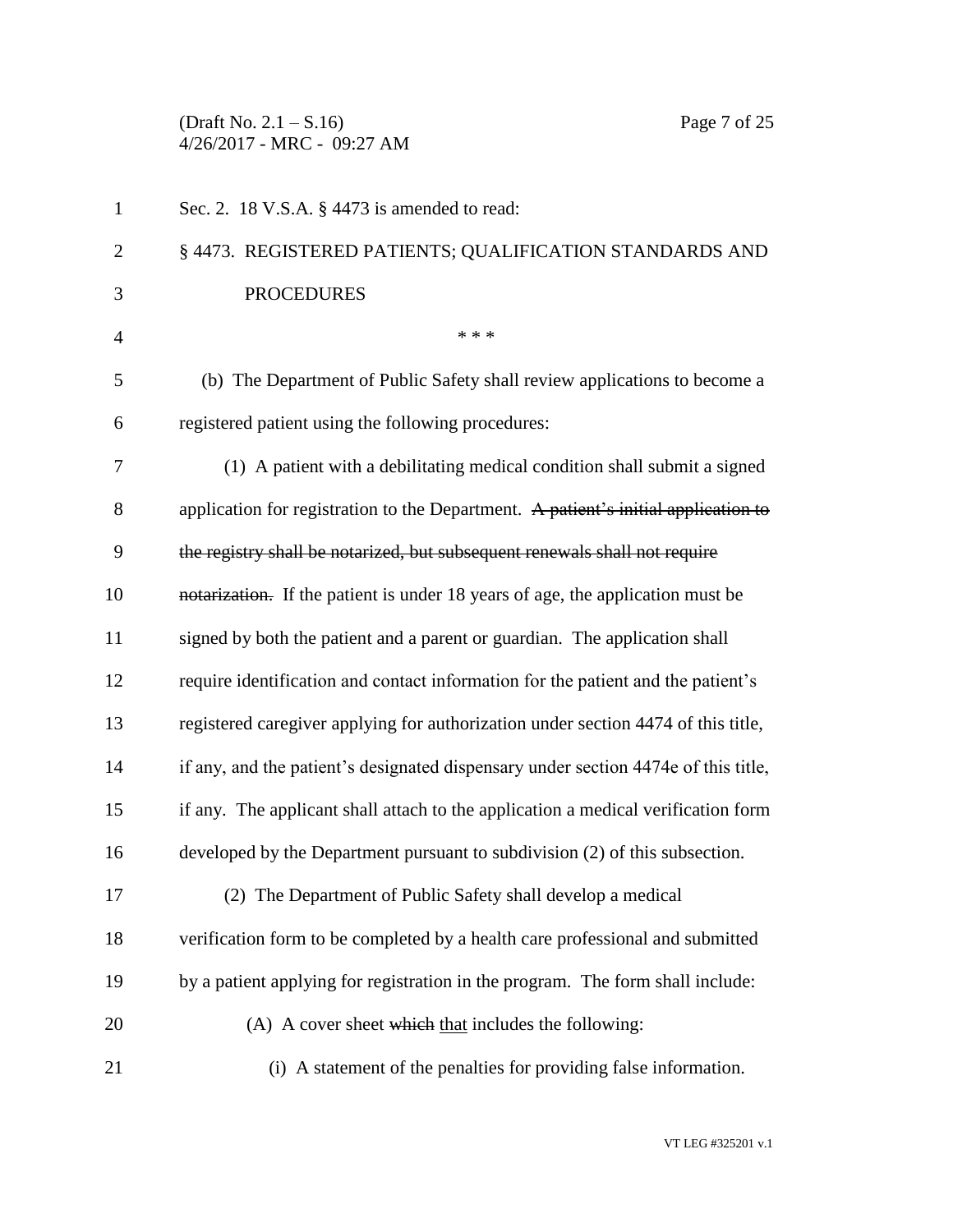# (Draft No. 2.1 – S.16) Page 8 of 25 4/26/2017 - MRC - 09:27 AM

| $\mathbf{1}$   | (ii) Definitions of the following statutory terms:                                  |
|----------------|-------------------------------------------------------------------------------------|
| $\overline{c}$ | (I) "Bona fide health care professional-patient relationship" as                    |
| 3              | defined in section 4472 of this title.                                              |
| 4              | (II) "Debilitating medical condition" as defined in section 4472                    |
| 5              | of this title.                                                                      |
| 6              | (III) "Health care professional" as defined in section 4472 of                      |
| 7              | this title.                                                                         |
| 8              | (iii) A statement that the medical verification form is not                         |
| 9              | considered a prescription and that the only purpose of the medical verification     |
| 10             | form is to confirm that the applicant patient has a debilitating medical            |
| 11             | condition.                                                                          |
| 12             | (B) A verification sheet which that includes the following:                         |
| 13             | (i) A statement that a bona fide health care professional-patient                   |
| 14             | relationship exists under section 4472 of this title, or that, under subdivision    |
| 15             | $(3)(A)$ of this subsection (b), the debilitating medical condition is of recent or |
| 16             | sudden onset, and the patient has not had a previous health care professional       |
| 17             | who is able to verify the nature of the disease and its symptoms.                   |
| 18             | (ii) A statement that reasonable medical efforts have been made                     |
| 19             | over a reasonable amount of time without success to relieve the symptoms.           |
| 20             | [Repealed.]                                                                         |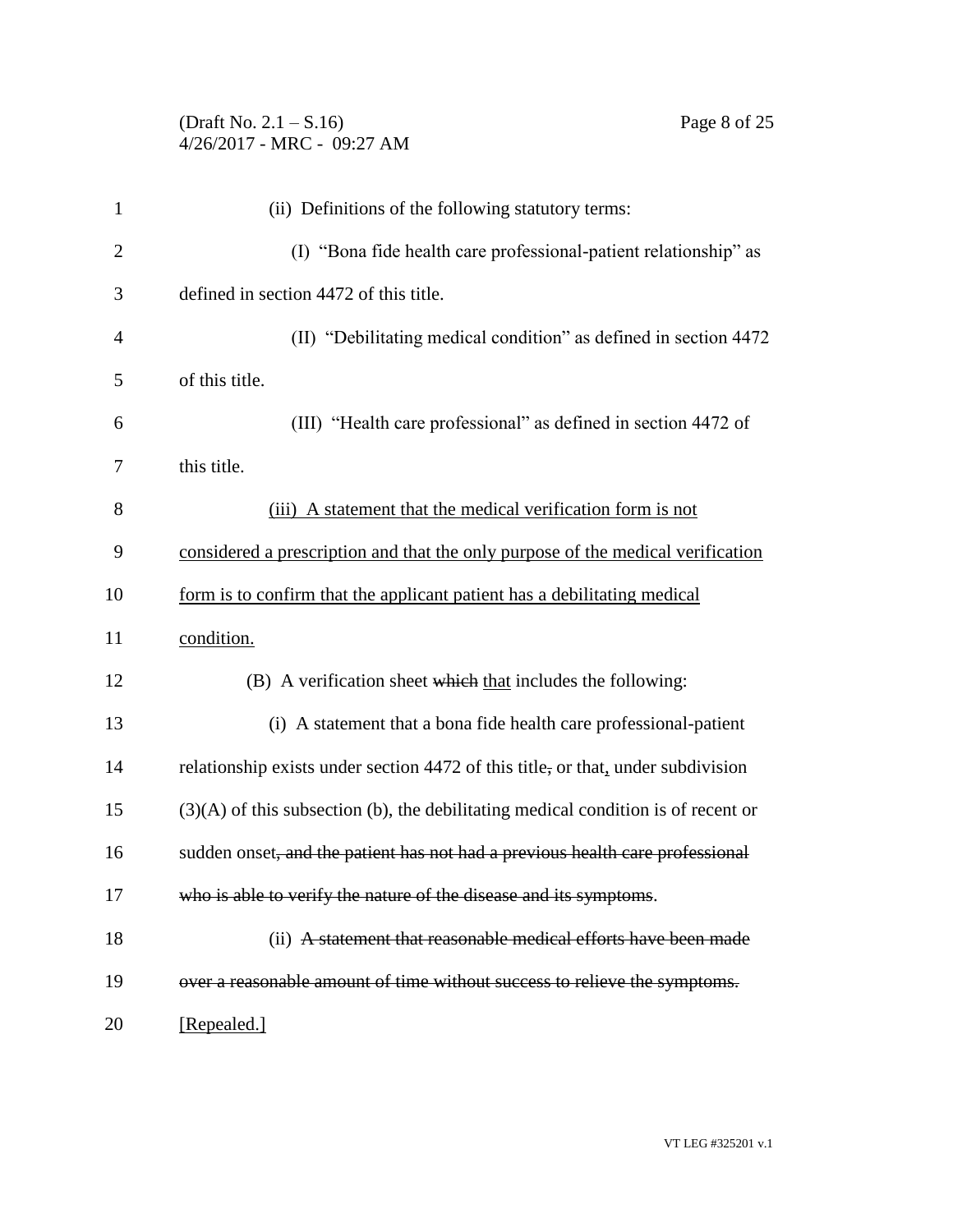# (Draft No. 2.1 – S.16) Page 9 of 25 4/26/2017 - MRC - 09:27 AM

| $\mathbf{1}$   | (iii) A statement that the patient has a debilitating medical                      |
|----------------|------------------------------------------------------------------------------------|
| $\overline{2}$ | condition as defined in section 4472 of this title, including the specific disease |
| 3              | or condition which that the patient has and whether the patient meets the          |
| $\overline{4}$ | criteria under section 4472.                                                       |
| 5              | (iv) A signature line which that provides in substantial part:                     |
| 6              | "I certify that I meet the definition of 'health care professional' under          |
| 7              | 18 V.S.A. § 4472, that I am a health care professional in good standing in the     |
| 8              |                                                                                    |
| 9              | best of my knowledge and belief."                                                  |
| 10             | (v) The health care professional's contact information, license                    |
| 11             | number, category of his or her health care profession as defined in subdivision    |
| 12             | 4472(6) of this title, and contact information for the out-of-state licensing      |
| 13             | agency, if applicable. The Department of Public Safety shall adopt rules for       |
| 14             | verifying the goodstanding of out-of-state health care professionals.              |
| 15             | (vi) A statement that the medical verification form is not                         |
| 16             | considered a prescription and that the only purpose of the medical verification    |
| 17             | form is to confirm that the applicant patient has a debilitating medical           |
| 18             | condition.                                                                         |
| 19             | $(3)(A)$ The Department of Public Safety shall transmit the completed              |
| 20             | medical verification form to the health care professional and contact him or her   |
| 21             | for purposes of confirming the accuracy of the information contained in the        |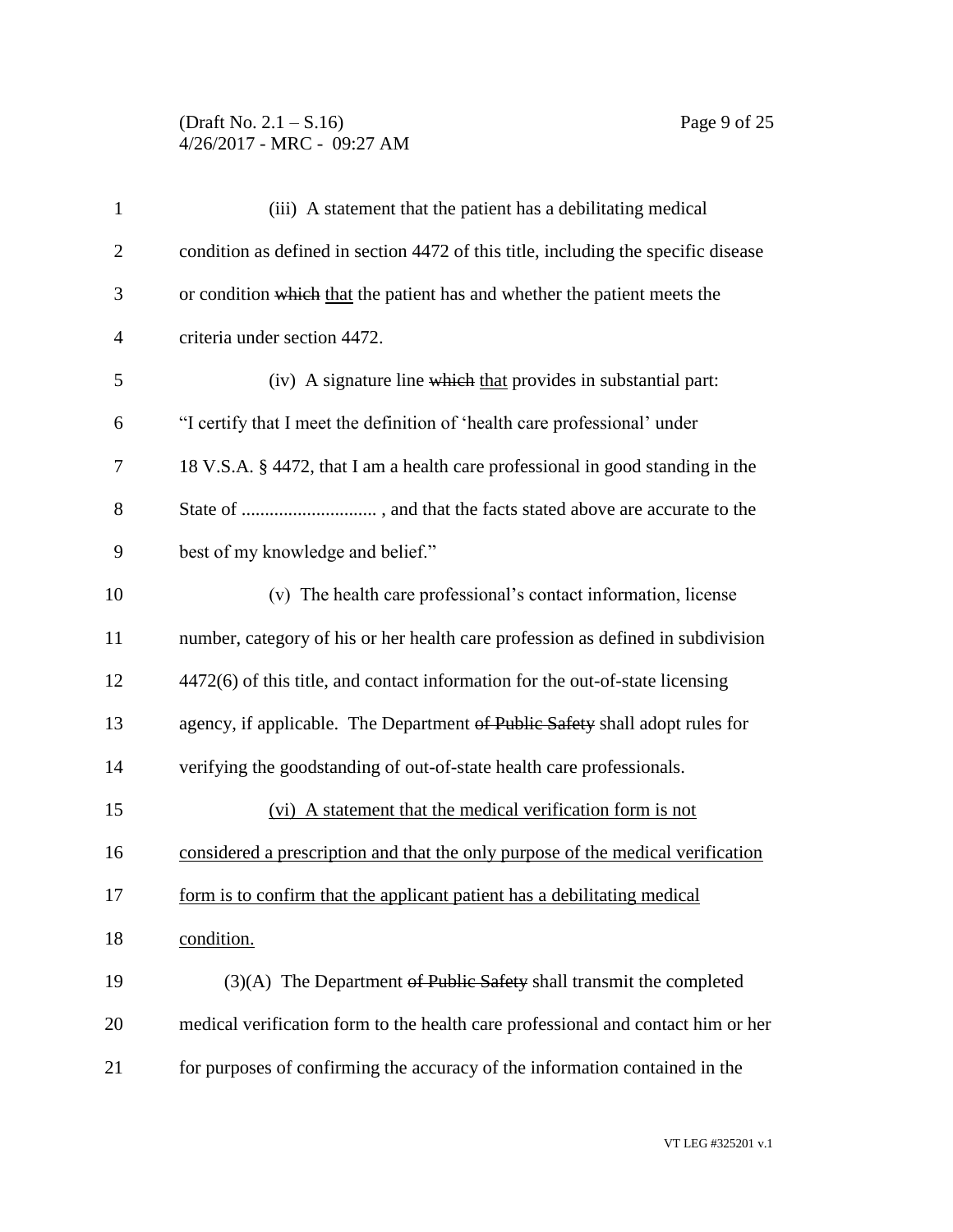(Draft No. 2.1 – S.16) Page 10 of 25 4/26/2017 - MRC - 09:27 AM

| $\mathbf{1}$   | form. The Department may approve an application, notwithstanding the six-        |
|----------------|----------------------------------------------------------------------------------|
| $\overline{2}$ | month three-month requirement in section 4472 of this title, if the Department   |
| 3              | is satisfied that the medical verification form confirms that the debilitating   |
| $\overline{4}$ | medical condition is of recent or sudden onset, and that the patient has not had |
| 5              | a previous health care professional who is able to verify the nature of the      |
| 6              | disease and its symptoms.                                                        |
| 7              | (B) If the health care professional is licensed in another state as              |
| 8              | provided section 4472 of this title, the Department shall verify that the health |
| 9              | care professional is in good standing in that state.                             |
| 10             | * * *                                                                            |
| 11             | Sec. 3. 18 V.S.A. § 4474d is amended to read:                                    |
| 12             | § 4474d. LAW ENFORCEMENT VERIFICATION OF INFORMATION;                            |
| 13             | <b>RULEMAKING</b>                                                                |
| 14             | * * *                                                                            |
| 15             | (b) In response to a person-specific or property-specific inquiry by a law       |
| 16             | enforcement officer or agency made in the course of a bona fide investigation    |
| 17             | or prosecution, the Department may verify the identities and registered          |
| 18             | property addresses of the registered patient and the patient's registered        |
| 19             | caregiver, a dispensary, and the principal officer, the Board members, an        |
| 20             | owner, principal, or financier of a dispensary, and the employees of a           |
| 21             | dispensary.                                                                      |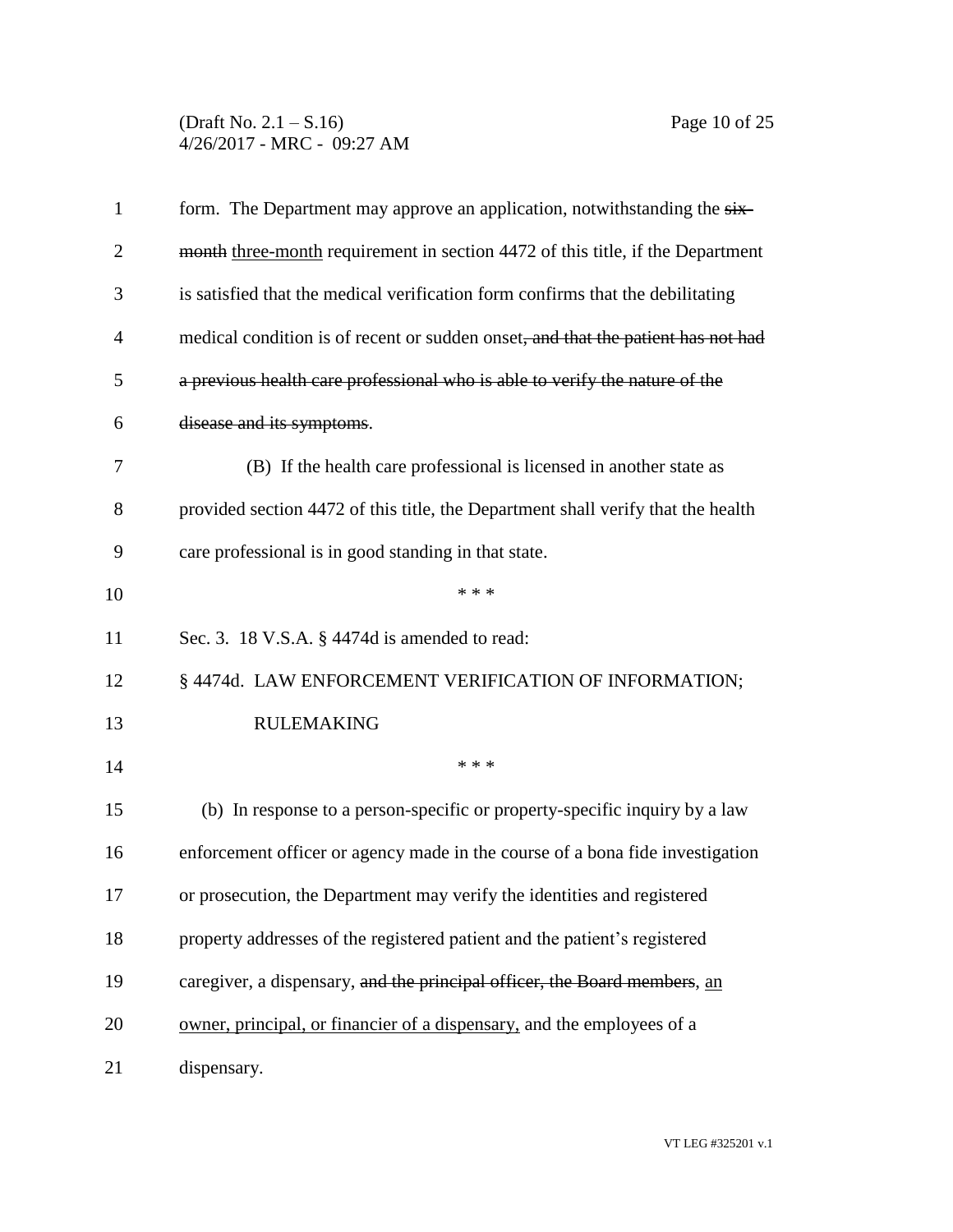(Draft No. 2.1 – S.16) Page 11 of 25 4/26/2017 - MRC - 09:27 AM

| $\mathbf{1}$   | (c) The Department shall maintain a separate secure electronic database             |
|----------------|-------------------------------------------------------------------------------------|
| $\overline{2}$ | accessible to law enforcement personnel 24 hours a day that uses a unique           |
| 3              | identifier system to allow law enforcement to verify that a person or entity is a   |
| $\overline{4}$ | registered patient, a registered caregiver, a dispensary, or the principal officer, |
| 5              | a board member an owner, principal, or financier of a dispensary, or an             |
| 6              | employee of a dispensary.                                                           |
| 7              | Sec. 4. 18 V.S.A. § 4474e is amended to read:                                       |
| 8              | § 4474e. DISPENSARIES; CONDITIONS OF OPERATION                                      |
| 9              | * * *                                                                               |
| 10             | $(d)(1)$ A dispensary shall implement appropriate security measures to deter        |
| 11             | and prevent the unauthorized entrance into areas containing marijuana and the       |
| 12             | theft of marijuana and shall ensure that each location has an operational           |
| 13             | security alarm system. All cultivation of marijuana shall take place in an          |
| 14             | enclosed, locked facility which is either indoors or otherwise outdoors, but not    |
| 15             | visible to the public, and which can only be accessed by principal officers the     |
| 16             | owners, principals, and employees of the dispensary who have valid registry         |
| 17             | Registry identification cards. An outdoor facility is not required to have a roof   |
| 18             | provided all other requirements are met. The Department of Public Safety            |
| 19             | shall perform an annual on-site assessment of each dispensary and may               |
| 20             | perform on-site assessments of a dispensary without limitation for the purpose      |
| 21             | of determining compliance with this subchapter and any rules adopted pursuant       |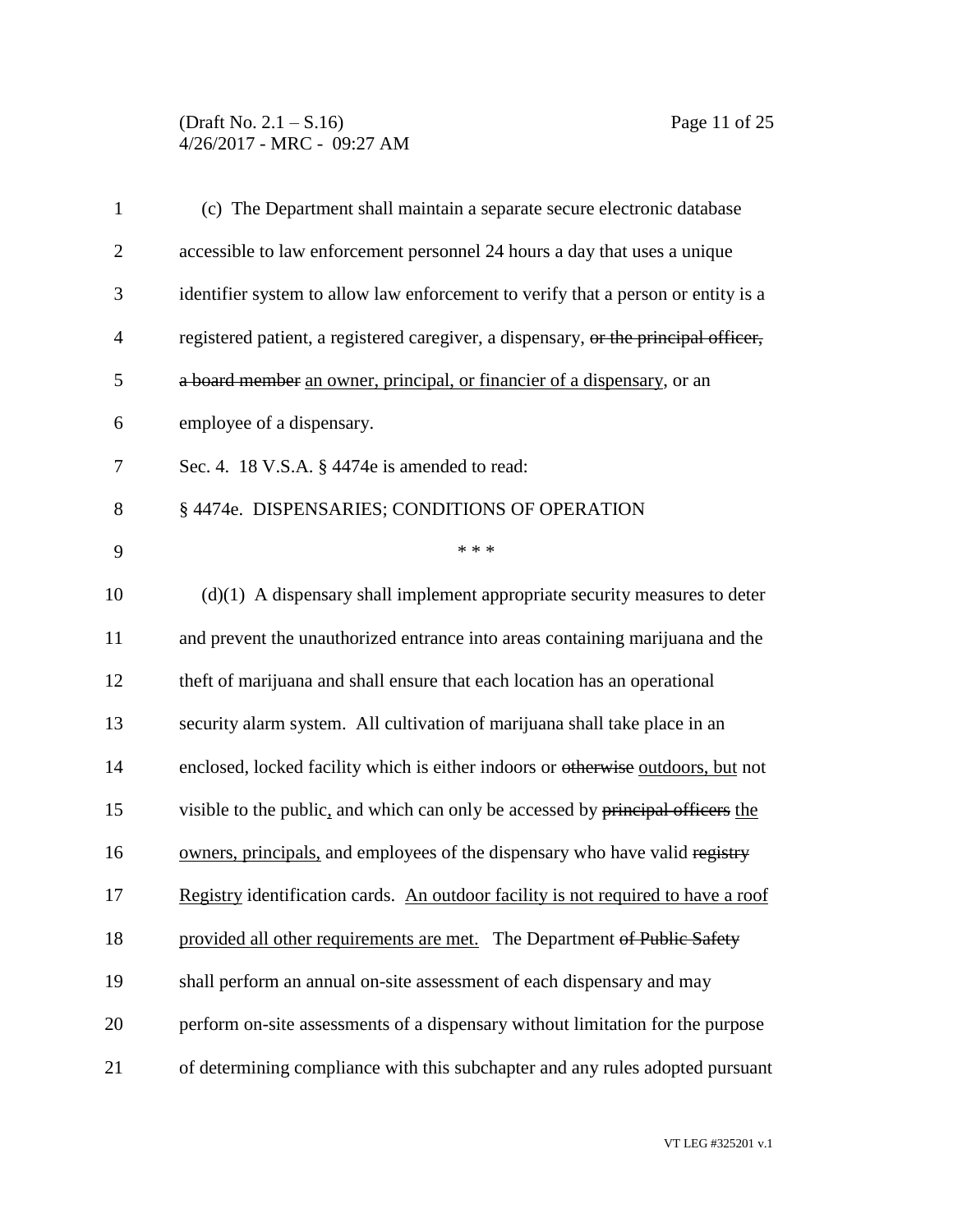#### (Draft No. 2.1 – S.16) Page 12 of 25 4/26/2017 - MRC - 09:27 AM

| 1            | to this subchapter and may enter a dispensary at any time for such purpose.      |
|--------------|----------------------------------------------------------------------------------|
| $\mathbf{2}$ | During an inspection, the Department may review the dispensary's confidential    |
| 3            | records, including its dispensing records, which shall track transactions        |
| 4            | according to registered patients' registry Registry identification numbers to    |
| 5            | protect their confidentiality.                                                   |
| 6            | * * *                                                                            |
| 7            | (f) A person may be denied the right to serve as an owner, a principal           |
| 8            | officer, board member, financier, or employee of a dispensary because of the     |
| 9            | person's criminal history record in accordance with section 4474g of this title  |
| 10           | and rules adopted by the Department of Public Safety pursuant to that section.   |
| 11           | $(g)(1)$ A dispensary shall notify the Department of Public Safety within 10     |
| 12           | days of when a principal officer, board member, an owner, principal, financier,  |
| 13           | or employee ceases to be associated with or work at the dispensary. His or her   |
| 14           | registry identification card shall be deemed null and void, and the person shall |
| 15           | be liable for any penalties that may apply.                                      |
| 16           | (2) A dispensary shall notify the Department of Public Safety in writing         |
| 17           | of the name, address, and date of birth of any proposed new principal officer,   |
| 18           | board member owner, principal, financier, or employee and shall submit a fee     |
| 19           | for a new registry identification card before a new principal officer, board     |
| 20           | member owner, principal, or employee begins his or her official duties related   |
| 21           | to the dispensary and shall submit a complete set of fingerprints for the        |

VT LEG #325201 v.1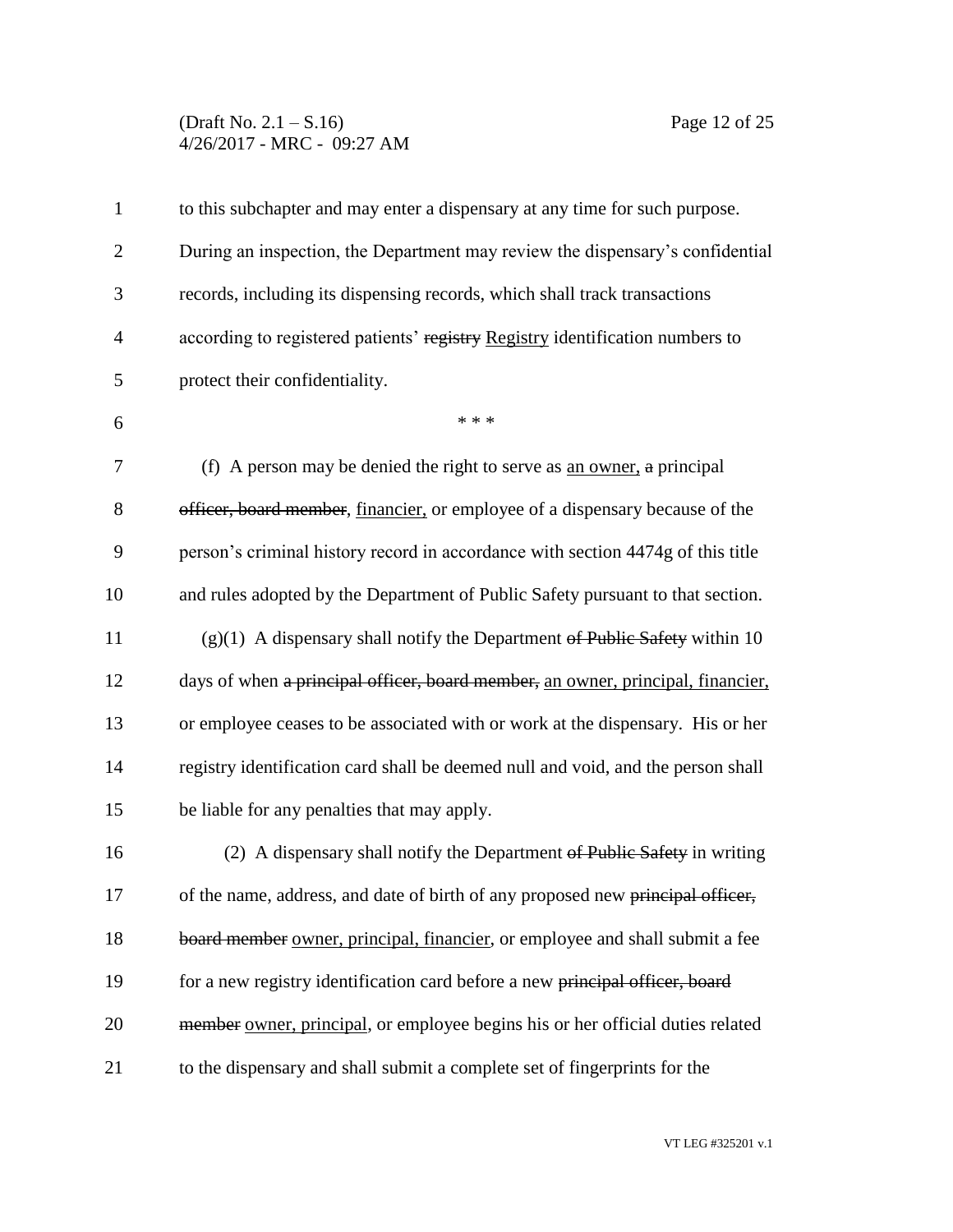(Draft No. 2.1 – S.16) Page 13 of 25 4/26/2017 - MRC - 09:27 AM

| $\mathbf{1}$   | prospective principal officer, board member owner, principal, financier, or     |
|----------------|---------------------------------------------------------------------------------|
| $\overline{2}$ | employee.                                                                       |
| 3              | * * *                                                                           |
| $\overline{4}$ | $(k)(1)$ No dispensary, principal officer, board member or owner, principal,    |
| 5              | financier of a dispensary shall:                                                |
| 6              | * * *                                                                           |
| 7              | (B) acquire usable marijuana or marijuana plants from any source                |
| 8              | other than registered dispensary principal officers, board members owners,      |
| 9              | principals, or employees who cultivate marijuana in accordance with this        |
| 10             | subchapter;                                                                     |
| 11             | (C) dispense more than two ounces of usable marijuana to a                      |
| 12             | registered patient directly or through the qualifying patient's registered      |
| 13             | caregiver during a 30-day period;                                               |
| 14             | (D) dispense an amount of usable marijuana to a qualifying patient or           |
| 15             | a designated caregiver that the principal officer, board member owner.          |
| 16             | principal, or employee knows would cause the recipient to possess more          |
| 17             | marijuana than is permitted under this subchapter;                              |
| 18             | (E) dispense marijuana to a person other than a registered patient              |
| 19             | who has designated the dispensary to provide for his or her needs or other than |
| 20             | the patient's registered caregiver.                                             |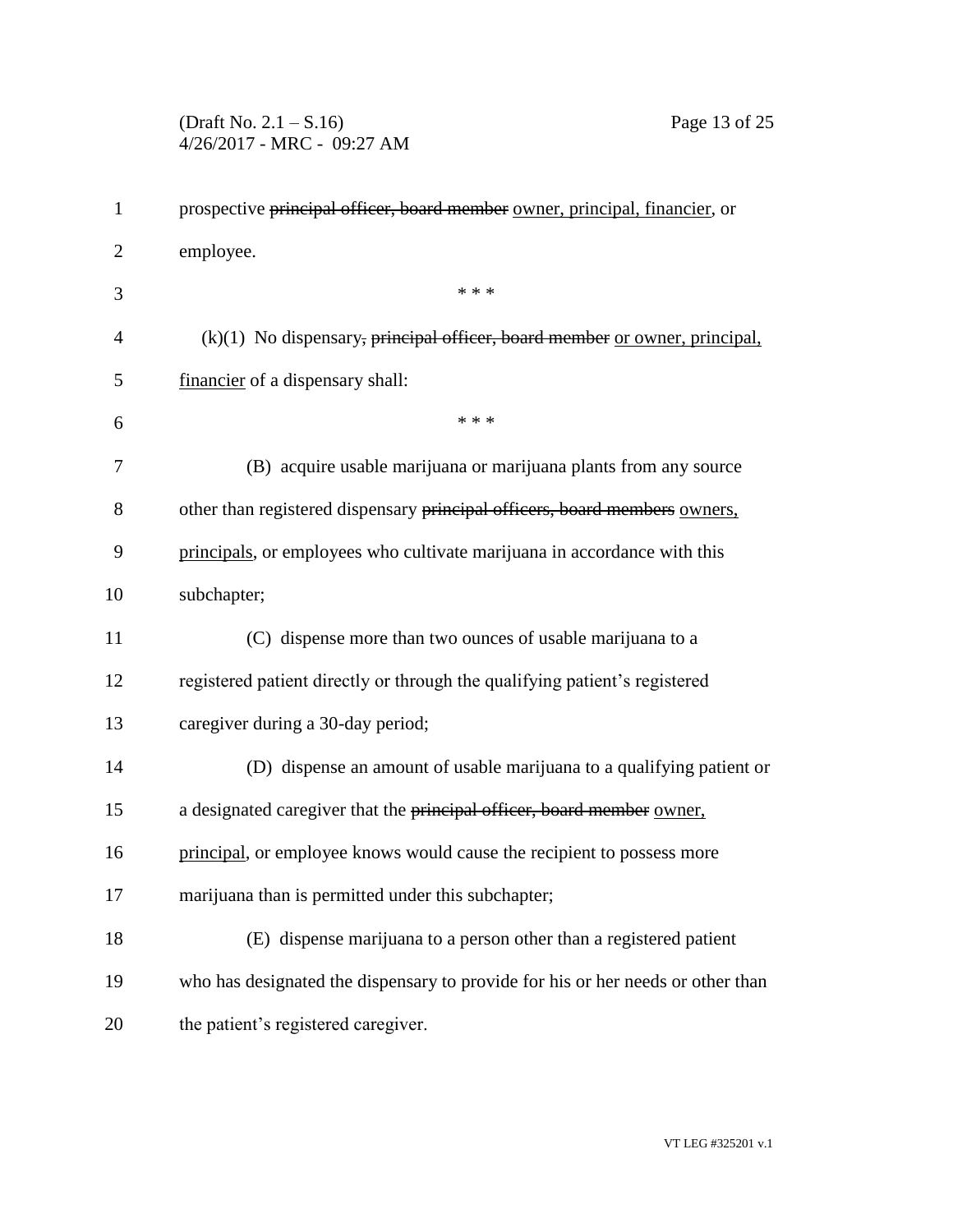# (Draft No. 2.1 – S.16) Page 14 of 25 4/26/2017 - MRC - 09:27 AM

| $\mathbf{1}$   | (2) A person found to have violated subdivision (1) of this subsection        |
|----------------|-------------------------------------------------------------------------------|
| $\overline{2}$ | may no longer serve as a principal officer, board member an owner, principal, |
| 3              | financier, or employee of any dispensary, and such person's registry          |
| $\overline{4}$ | identification card shall be immediately revoked by the Department of Public  |
| 5              | Safety.                                                                       |
| 6              | $(1)(1)$ A registered dispensary shall not be subject to the following,       |
| $\overline{7}$ | provided that it is in compliance with this subchapter:                       |
| 8              | (A) prosecution for the acquisition, possession, cultivation,                 |
| 9              | manufacture, transfer, transport, supply, sale, or dispensing of marijuana,   |
| 10             | marijuana-infused products, or marijuana-related supplies for symptom relief  |
| 11             | in accordance with the provisions of this subchapter and any rule adopted by  |
| 12             | the Department of Public Safety pursuant to this subchapter;                  |
| 13             | (B) inspection and search, except pursuant to this subchapter or upon         |
| 14             | a search warrant issued by a court or judicial officer;                       |
| 15             | (C) seizure of marijuana, marijuana-infused products, and                     |
| 16             | marijuana-related supplies, except upon a valid order issued by a court;      |
| 17             | (D) imposition of any penalty or denied any right or privilege,               |
| 18             | including imposition of a civil penalty or disciplinary action by an          |
| 19             | occupational or professional licensing board or entity, solely for acting in  |
| 20             | accordance with this subchapter to assist registered patients or registered   |
| 21             | caregivers.                                                                   |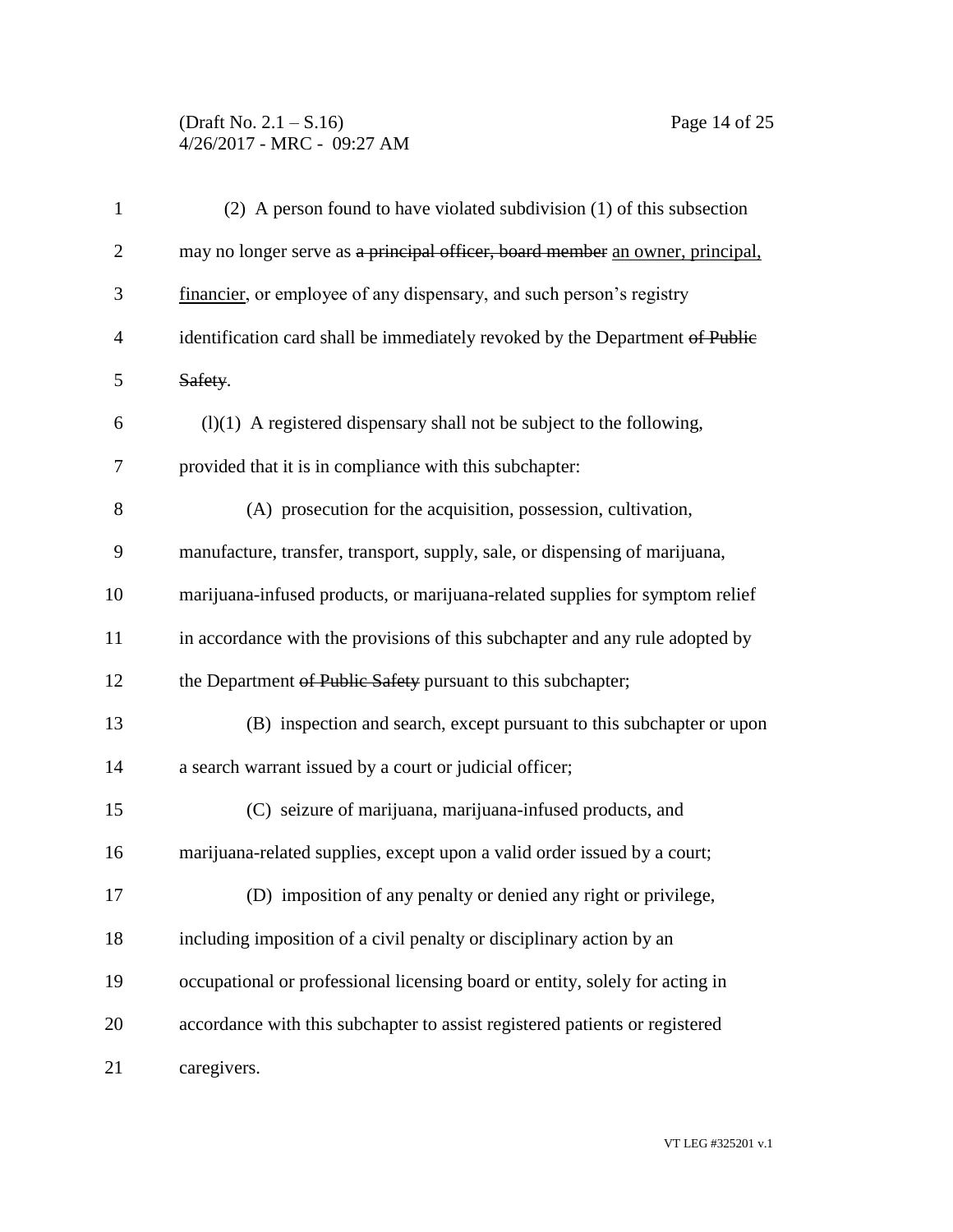(Draft No. 2.1 – S.16) Page 15 of 25 4/26/2017 - MRC - 09:27 AM

| $\mathbf{1}$   | (2) No principal officer, board member owner, principal, financier, or            |
|----------------|-----------------------------------------------------------------------------------|
| $\overline{2}$ | employee of a dispensary shall be subject to arrest, prosecution, search,         |
| 3              | seizure, or penalty in any manner or denied any right or privilege, including     |
| $\overline{4}$ | civil penalty or disciplinary action by an occupational or professional licensing |
| 5              | board or entity, solely for working for or with a dispensary to engage in acts    |
| 6              | permitted by this subchapter.                                                     |
| 7              | * * *                                                                             |
| 8              | Sec. 5. 18 V.S.A. § 4474f is amended to read:                                     |
| 9              | § 4474f. DISPENSARY APPLICATION, APPROVAL, AND                                    |
| 10             | <b>REGISTRATION</b>                                                               |
| 11             | * * *                                                                             |
| 12             | (c) Each application for a dispensary registration certificate shall include      |
| 13             | all of the following:                                                             |
| 14             | $(1)$ a nonrefundable application fee in the amount of \$2,500.00 paid to         |
| 15             | the Department of Public Safety;                                                  |
| 16             | (2) the legal name, articles of incorporation, and bylaws of the                  |
| 17             | dispensary and the organizational documents that create the dispensary, govern    |
| 18             | its internal affairs, and govern relations between or among its interest holders; |
| 19             |                                                                                   |
|                | (3) the proposed physical address of the dispensary, if a precise address         |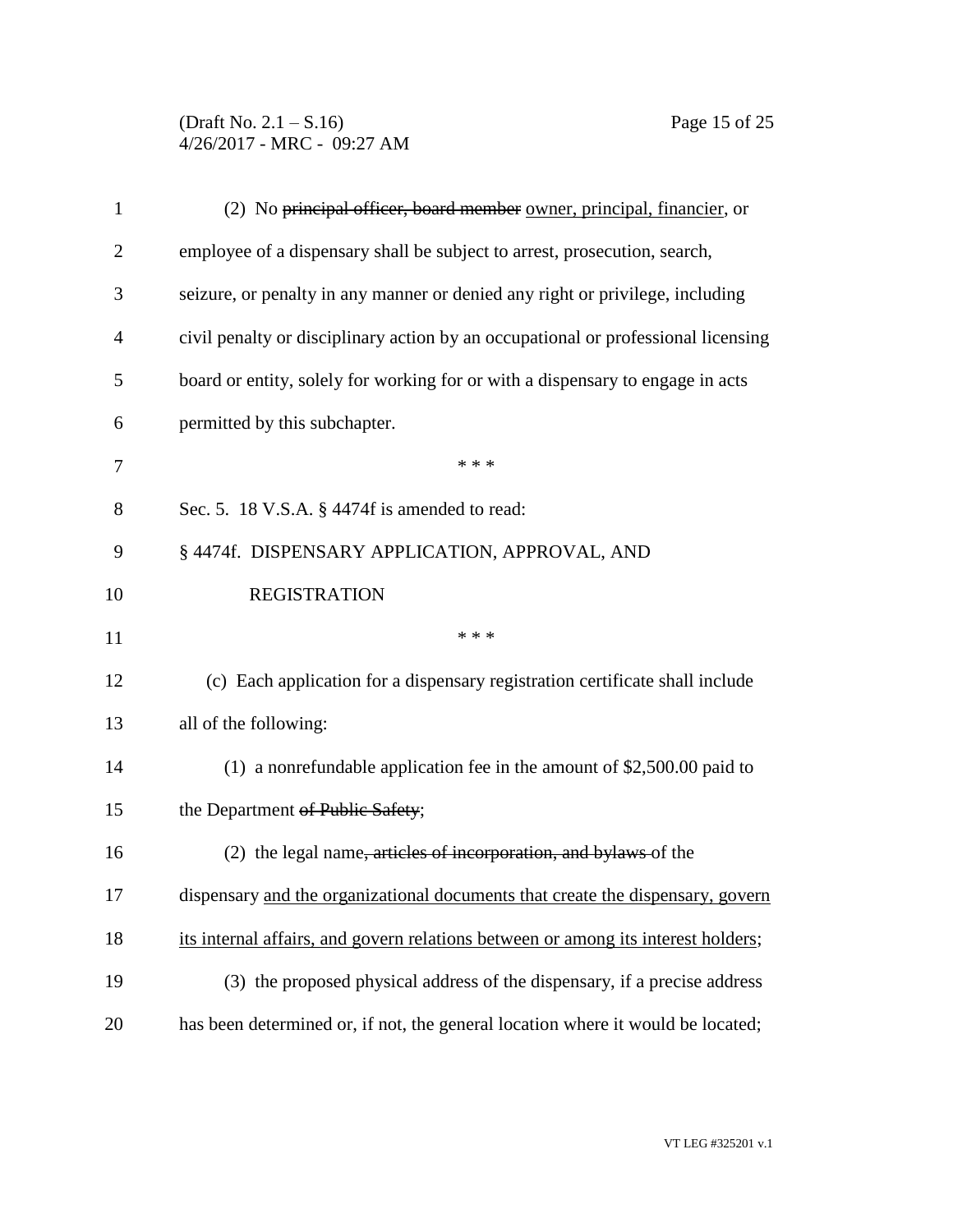# (Draft No. 2.1 – S.16) Page 16 of 25 4/26/2017 - MRC - 09:27 AM

| $\mathbf{1}$   | (4) a description of the enclosed, locked facility where marijuana will be      |
|----------------|---------------------------------------------------------------------------------|
| $\overline{2}$ | grown, cultivated, harvested, or otherwise prepared for distribution by the     |
| 3              | dispensary;                                                                     |
| 4              | (5) the name, address, and date of birth of each principal officer and          |
| 5              | board member owner, principal, and financier of the dispensary and a complete   |
| 6              | set of fingerprints for each of them;                                           |
| 7              | (6) proposed security and safety measures, which shall include at least         |
| 8              | one security alarm system for each location and planned measures to deter and   |
| 9              | prevent the unauthorized entrance into areas containing marijuana and the theft |
| 10             | of marijuana;                                                                   |
| 11             | (7) proposed procedures to ensure accurate record-keeping.                      |
| 12             | (d) Any time one or more dispensary registration applications are being         |
| 13             | considered, the Department of Public Safety shall solicit input from registered |
| 14             | patients and registered caregivers.                                             |
| 15             | (e) Each time a dispensary certificate is granted, the decision shall be based  |
| 16             | on the overall health needs of qualified patients. The following factors shall  |
| 17             | weigh heavily in the consideration of an application:                           |
| 18             | (1) geographic convenience to patients from throughout the State of             |
| 19             | Vermont to a dispensary if the applicant were approved;                         |
| 20             | (2) the entity's ability to provide an adequate supply to the registered        |
| 21             | patients in the State;                                                          |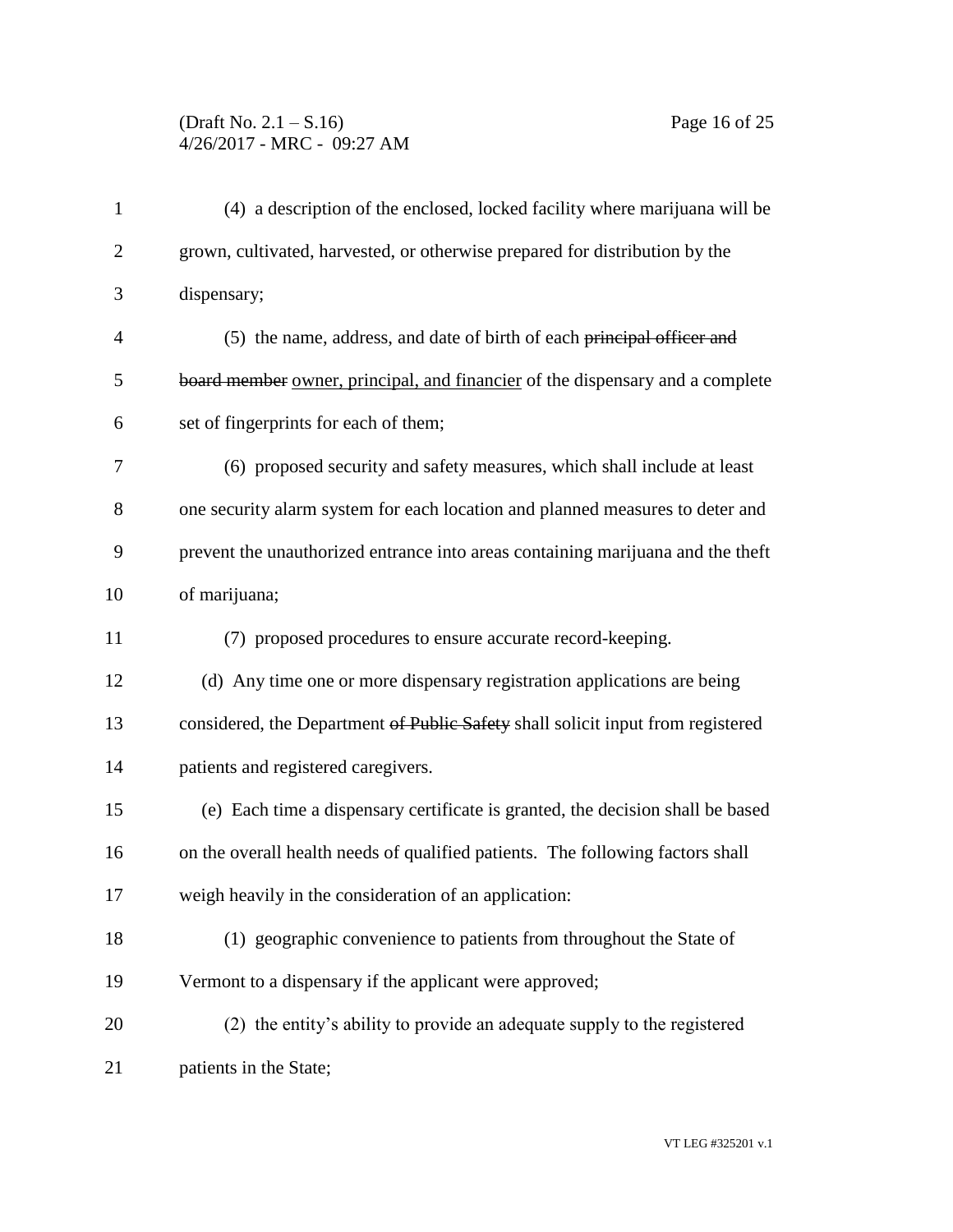# (Draft No. 2.1 – S.16) Page 17 of 25 4/26/2017 - MRC - 09:27 AM

| $\mathbf{1}$   | (3) the entity's ability to demonstrate its board members' that its owners        |
|----------------|-----------------------------------------------------------------------------------|
| $\overline{2}$ | and principals have sufficient experience running a nonprofit organization or     |
| 3              | business;                                                                         |
| $\overline{4}$ | (4) the comments, if any, of registered patients and registered caregivers        |
| 5              | regarding which applicant should be granted a registration certificate;           |
| 6              | (5) the sufficiency of the applicant's plans for record-keeping, which            |
| 7              | records shall be considered confidential health care information under Vermont    |
| 8              | law and are intended to be deemed protected health care information for           |
| 9              | purposes of the federal Health Insurance Portability and Accountability Act of    |
| 10             | 1996, as amended;                                                                 |
| 11             | (6) the sufficiency of the applicant's plans for safety and security,             |
| 12             | including the proposed location and security devices employed.                    |
| 13             | (f) The Department of Public Safety may deny an application for a                 |
| 14             | dispensary if it determines that an applicant's criminal history record indicates |
| 15             | that the person's association of an owner, principal, or financier with a         |
| 16             | dispensary would pose a demonstrable threat to public safety.                     |
| 17             | (g) After a dispensary is approved but before it begins operations, it shall      |
| 18             | submit the following to the Department:                                           |
| 19             | (1) the legal name and articles of incorporation of the dispensary and the        |
| 20             | organizational documents that create the dispensary govern its internal affairs,  |
| 21             | and govern relations between or among its interest holders;                       |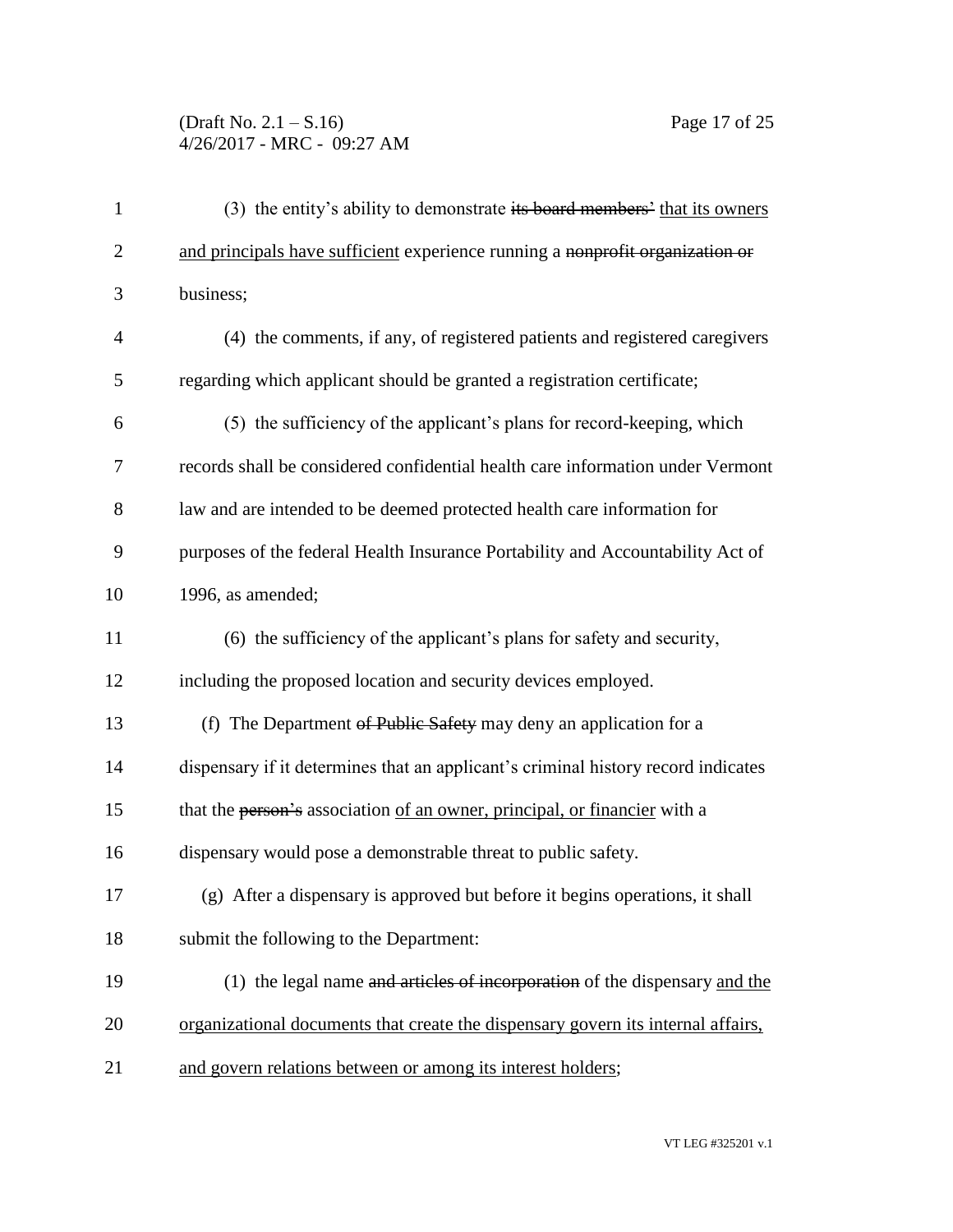(Draft No. 2.1 – S.16) Page 18 of 25 4/26/2017 - MRC - 09:27 AM

| $\mathbf{1}$   | (2) the physical address of the dispensary;                                         |
|----------------|-------------------------------------------------------------------------------------|
| $\overline{2}$ | (3) the name, address, and date of birth of each principal officer and              |
| 3              | board member owner, principal, and financier of the dispensary along with a         |
| 4              | complete set of fingerprints for each;                                              |
| 5              | $(4)$ a registration fee of \$20,000.00 for the first year of operation, and an     |
| 6              | annual fee of \$25,000.00 in subsequent years.                                      |
| 7              | Sec. 6. 18 V.S.A. § 4474g is amended to read:                                       |
| 8              | § 4474g. DISPENSARY REGISTRY IDENTIFICATION CARD;                                   |
| 9              | CRIMINAL BACKGROUND CHECK                                                           |
| 10             | (a) Except as provided in subsection (b) of this section, the Department $\theta$ f |
| 11             | Public Safety shall issue each principal officer, Board member owner,               |
| 12             | principal, and employee of a dispensary a registry identification card or           |
| 13             | renewal card within 30 days of receipt of the person's name, address, and date      |
| 14             | of birth and a fee of \$50.00. The fee shall be paid by the dispensary and the      |
| 15             | cost shall not be passed on to a principal officer, Board member an owner,          |
| 16             | principal, or employee. A person shall not serve as principal officer, Board        |
| 17             | member an owner, principal, or employee of a dispensary until that person has       |
| 18             | received a registry identification card issued under this section. Each card shall  |
| 19             | specify whether the cardholder is a principal officer, Board member an owner,       |
| 20             | principal, or employee of a dispensary and shall contain the following:             |
| 21             | (1) the name, address, and date of birth of the person;                             |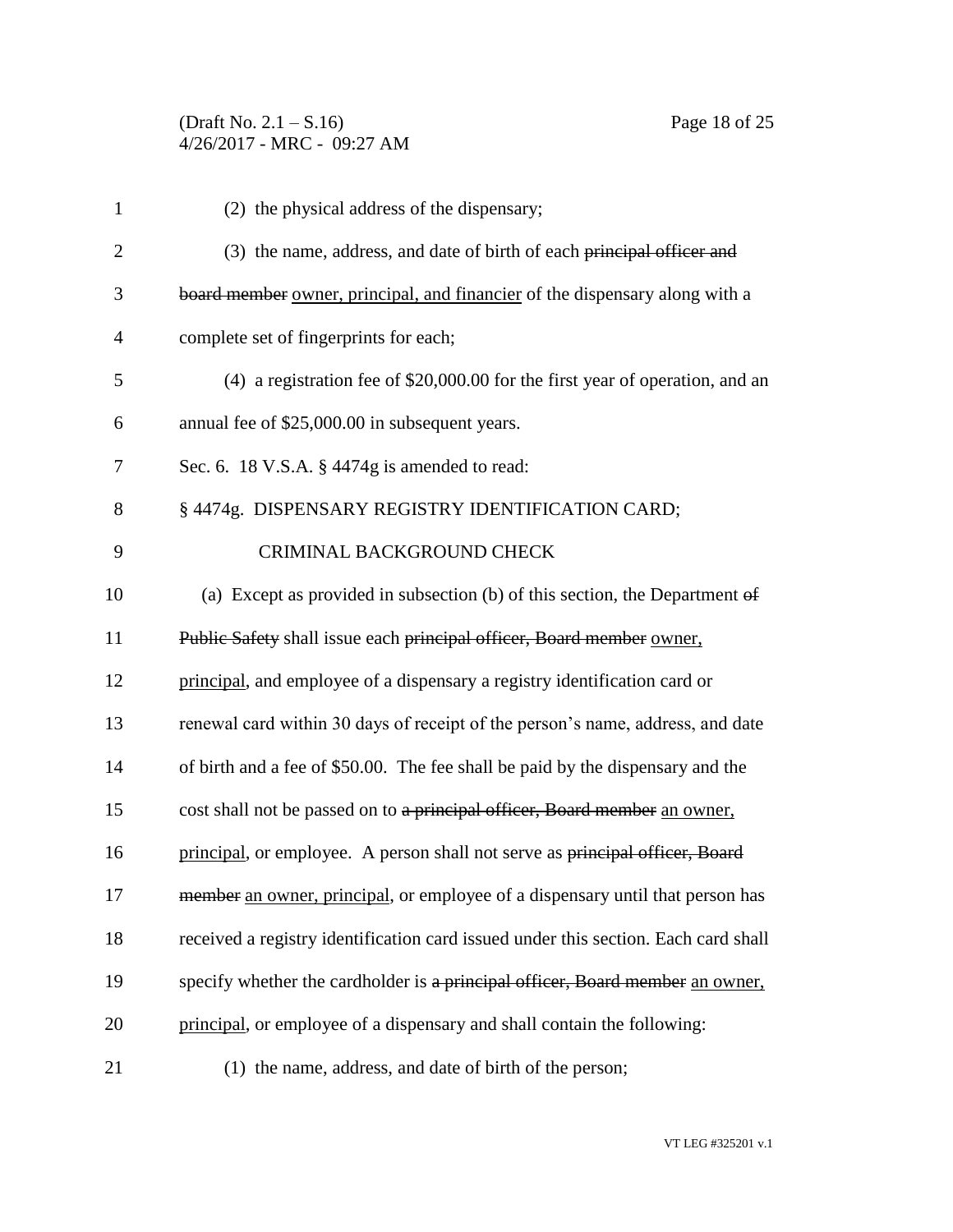| $\mathbf{1}$   | (2) the legal name of the dispensary with which the person is affiliated;         |
|----------------|-----------------------------------------------------------------------------------|
| $\overline{2}$ | (3) a random identification number that is unique to the person;                  |
| 3              | (4) the date of issuance and the expiration date of the registry                  |
| $\overline{4}$ | identification card;                                                              |
| 5              | (5) a photograph of the person.                                                   |
| 6              | (b) Prior to acting on an application for a registry identification card, the     |
| 7              | Department of Public Safety shall obtain with respect to the applicant a          |
| 8              | Vermont criminal history record, an out-of-state criminal history record, and a   |
| 9              | criminal history record from the Federal Bureau of Investigation. Each            |
| 10             | applicant shall consent to the release of criminal history records to the         |
| 11             | Department on forms developed by the Vermont Crime Information Center.            |
| 12             | (c) When the Department of Public Safety obtains a criminal history               |
| 13             | record, the Department shall promptly provide a copy of the record to the         |
| 14             | applicant and to the principal officer and Board principals of the dispensary if  |
| 15             | the applicant is to be an employee. The Department shall inform the applicant     |
| 16             | of the right to appeal the accuracy and completeness of the record pursuant to    |
| 17             | rules adopted by the Department.                                                  |
| 18             | (d) The Department of Public Safety shall comply with all laws regulating         |
| 19             | the release of criminal history records and the protection of individual privacy. |
| 20             | No person shall confirm the existence or nonexistence of criminal history         |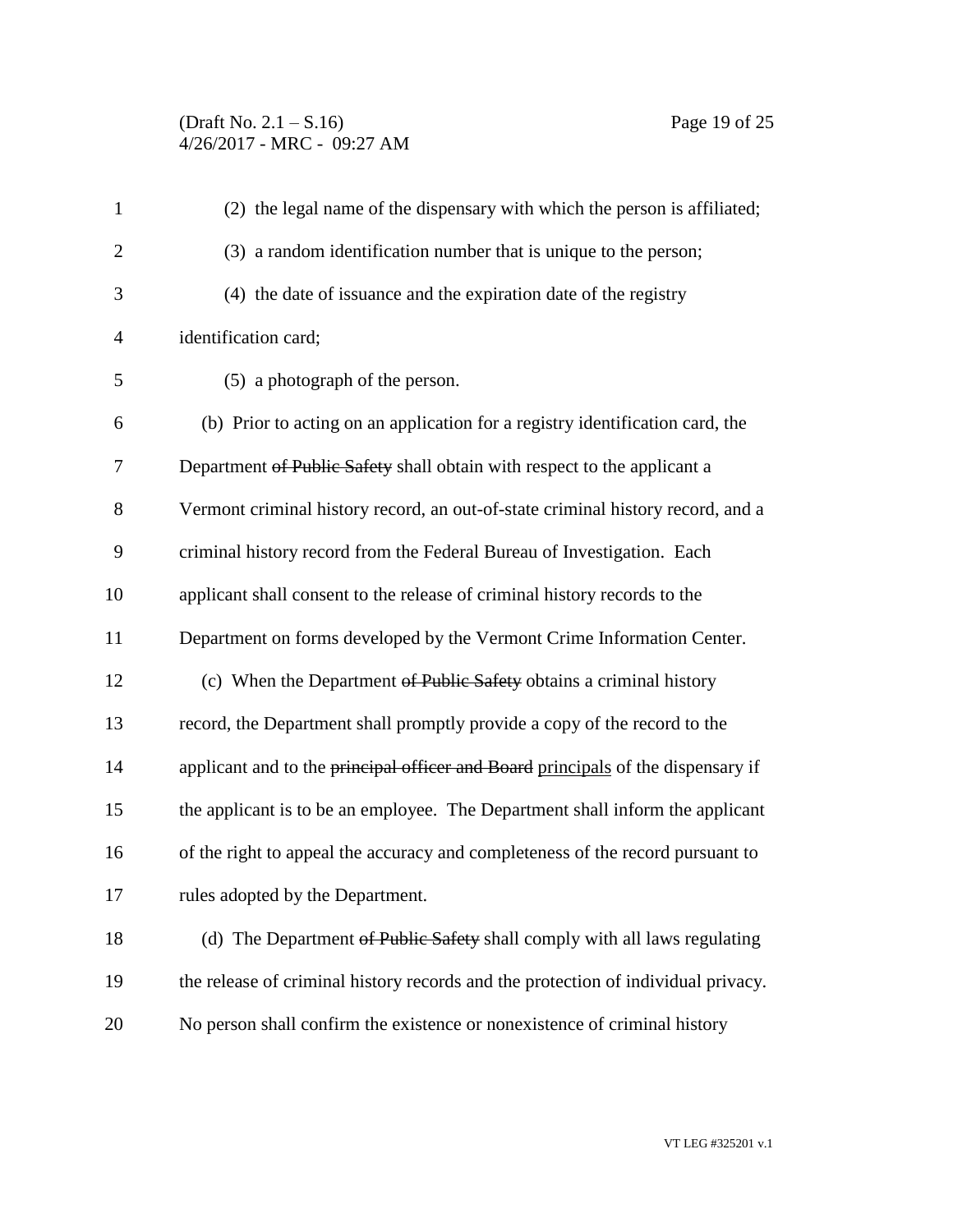| $\mathbf{1}$   | record information to any person who would not be eligible to receive the         |
|----------------|-----------------------------------------------------------------------------------|
| $\overline{2}$ | information pursuant to this subchapter.                                          |
| 3              | (e) The Department of Public Safety shall not issue a registry identification     |
| $\overline{4}$ | card to any applicant who has been convicted of a drug-related offense or a       |
| 5              | violent felony or who has a pending charge for such an offense. For purposes      |
| 6              | of As used in this subchapter, "violent felony" means a listed crime as defined   |
| 7              | in 13 V.S.A. $\S$ 5301(7) or an offense involving sexual exploitation of children |
| $8\,$          | in violation of 13 V.S.A. chapter 64.                                             |
| 9              | (f) The Department of Public Safety shall adopt rules for the issuance of a       |
| 10             | registry identification card and shall set forth standards for determining        |
| 11             | whether an applicant should be denied a registry identification card because his  |
| 12             | or her criminal history record indicates that the person's association with a     |
| 13             | dispensary would pose a demonstrable threat to public safety. The rules shall     |
| 14             | consider whether a person who has a conviction for an offense not listed in       |
| 15             | subsection (e) of this section has been rehabilitated. A conviction for an        |
| 16             | offense not listed in subsection (e) of this section shall not automatically      |
| 17             | disqualify a person for a registry identification card. A dispensary may deny a   |
| 18             | person the opportunity to serve as a Board member or an employee based on         |
| 19             | his or her criminal history record. An applicant who is denied a registry         |
| 20             | identification card may appeal the Department of Public Safety's Department's     |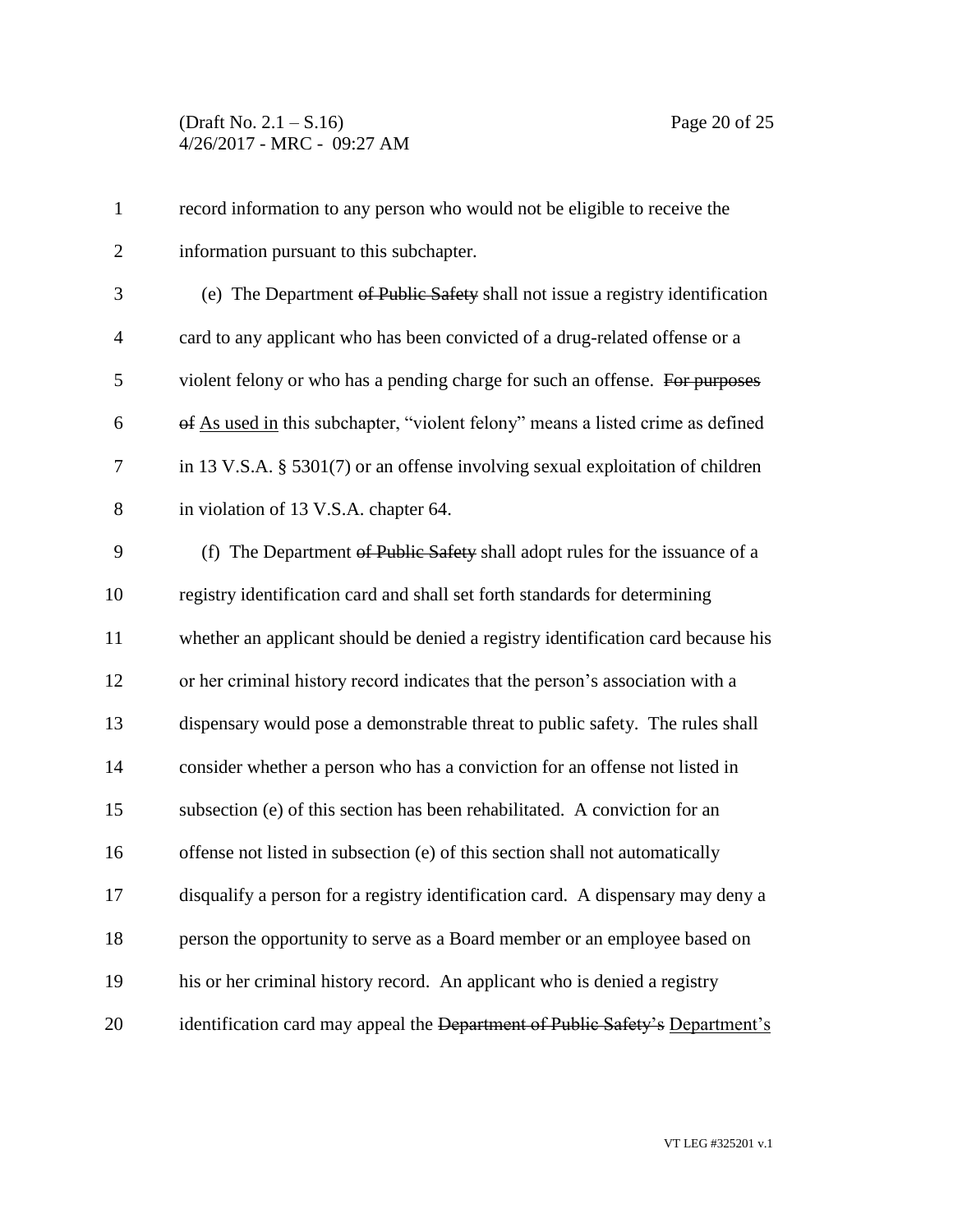(Draft No. 2.1 – S.16) Page 21 of 25 4/26/2017 - MRC - 09:27 AM

| $\mathbf{1}$   | determination in Superior Court in accordance with Rule 75 of the Vermont         |
|----------------|-----------------------------------------------------------------------------------|
| $\overline{2}$ | Rules of Civil Procedure.                                                         |
| 3              | $(g)$ A registration identification card of a principal officer, Board member     |
| 4              | an owner, principal, or employee shall expire one year after its issuance or      |
| 5              | upon the expiration of the registered organization's registration certificate,    |
| 6              | whichever occurs first.                                                           |
| 7              | Sec. 7. AUTHORITY FOR CURRENTLY REGISTERED NONPROFIT                              |
| 8              | DISPENSARY TO CONVERT TO FOR-PROFIT BUSINESS                                      |
| 9              | (a) Notwithstanding any contrary provision of Title 11B of the Vermont            |
| 10             | Statutes Annotated, a nonprofit dispensary registered pursuant to 18 V.S.A.       |
| 11             | chapter 86 may convert to a different type of business organization by            |
| 12             | approving a plan of conversion pursuant to this section.                          |
| 13             | (b) A plan of conversion shall include:                                           |
| 14             | (1) the name of the converting organization;                                      |
| 15             | (2) the name and type of organization of the converted organization;              |
| 16             | (3) the manner and basis for converting the assets of the converting              |
| 17             | organization into interests in the converted organization or other consideration; |
| 18             | (4) the proposed organizational documents of the converted                        |
| 19             | organization; and                                                                 |
| 20             | (5) the other terms and conditions of the conversion.                             |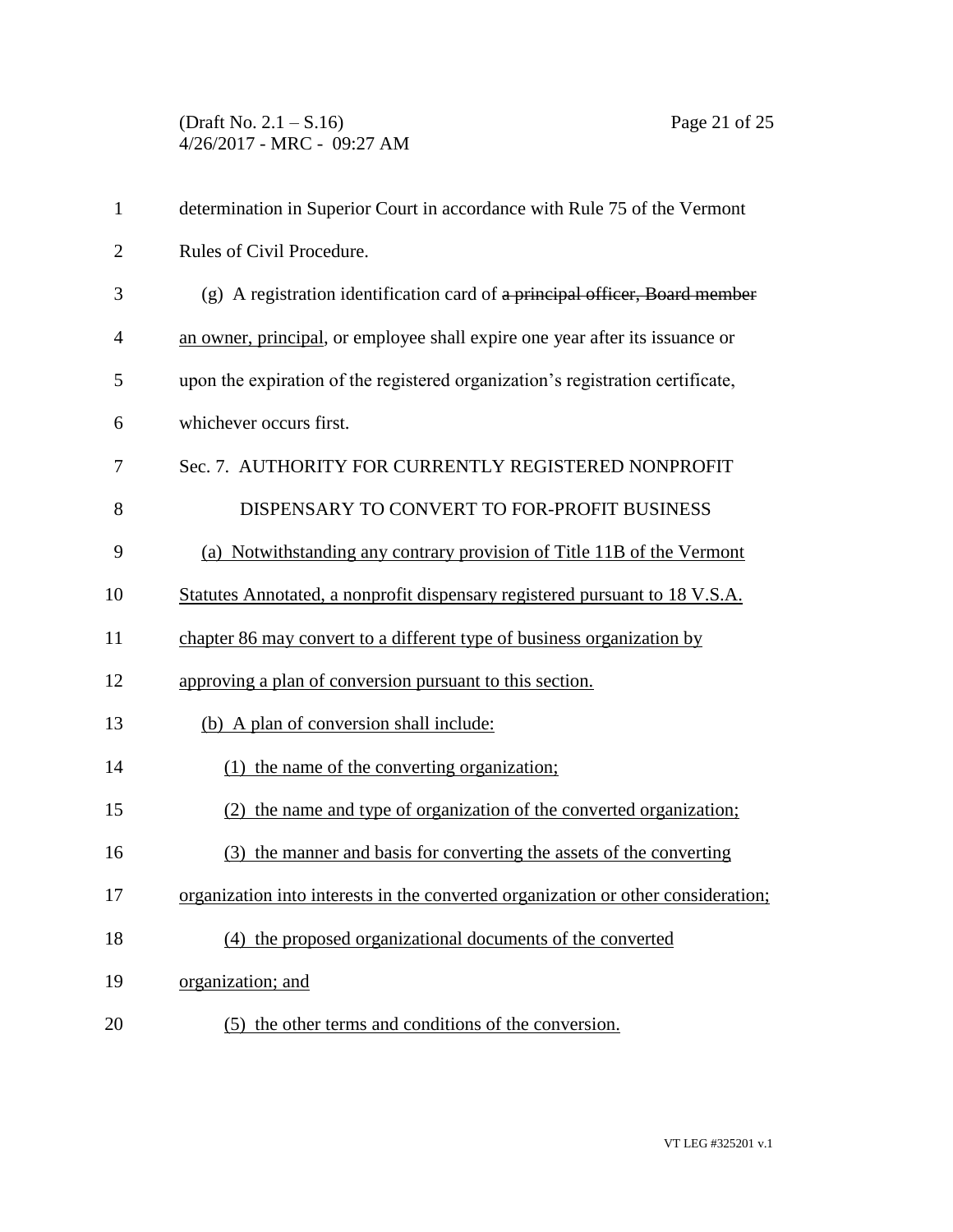(Draft No. 2.1 – S.16) Page 22 of 25 4/26/2017 - MRC - 09:27 AM

| $\mathbf{1}$   | (c) A converting organization shall approve a plan of conversion by a             |
|----------------|-----------------------------------------------------------------------------------|
| $\overline{2}$ | majority vote of its directors, and by a separate majority vote of its members if |
| 3              | it has members.                                                                   |
| 4              | (d) A converting organization may amend or abandon a plan of conversion           |
| 5              | before it takes effect in the same manner it approved the plan, if the plan does  |
| 6              | not specify how to amend the plan.                                                |
| 7              | (e) A converting organization shall sign a statement of conversion and            |
| 8              | deliver it to the Secretary of State for filing. A statement of conversion shall  |
| 9              | include:                                                                          |
| 10             | (1) the name and type of organization prior to the conversion;                    |
| 11             | (2) the name and type of organization following the conversion;                   |
| 12             | (3) a statement that the converting organization approved the plan of             |
| 13             | conversion in accordance with the provisions of this act; and                     |
| 14             | (4) the organizational documents of the converted organization.                   |
| 15             | (f) The conversion of a nonprofit dispensary takes effect when the                |
| 16             | statement of conversion takes effect, and when the conversion takes effect:       |
| 17             | (1) The converted organization is:                                                |
| 18             | (A) organized under and subject to the governing statute of the                   |
| 19             | converted organization; and                                                       |
| 20             | (B) the same organization continuing without interruption as the                  |
| 21             | converting organization.                                                          |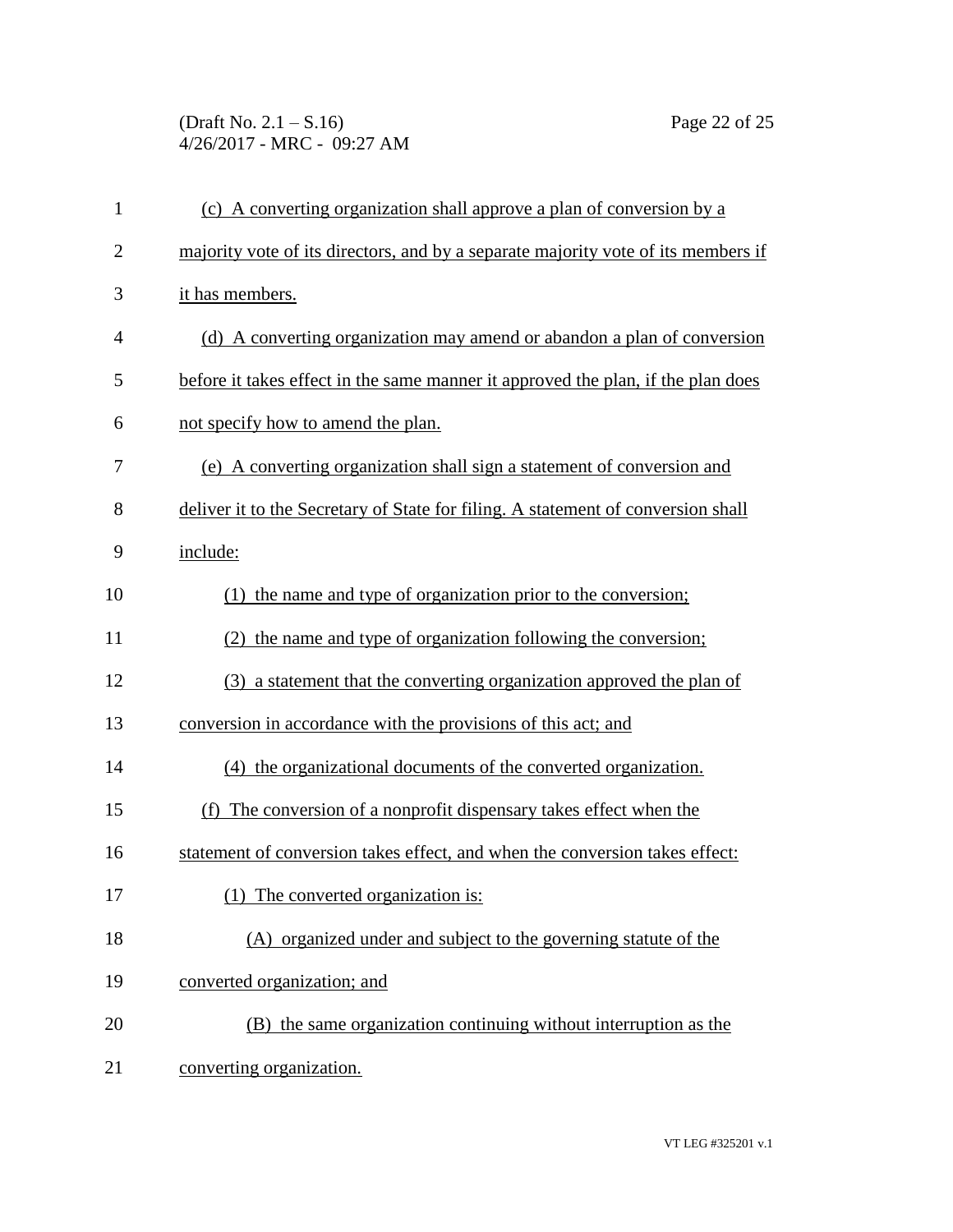(Draft No. 2.1 – S.16) Page 23 of 25 4/26/2017 - MRC - 09:27 AM

| $\mathbf{1}$   | (2) Subject to the plan of conversion, the property of the converting            |
|----------------|----------------------------------------------------------------------------------|
| $\overline{2}$ | organization continues to be vested in the converted organization without        |
| 3              | transfer, assignment, reversion, or impairment.                                  |
| 4              | (3) The debts, obligations, and other liabilities of the converting              |
| 5              | organization continue as debts, obligations, and other liabilities of the        |
| 6              | converted organization.                                                          |
| 7              | (4) A court or other authority may substitute the name of the converted          |
| 8              | organization for the name of the converting organization in any pending action   |
| 9              | or proceeding.                                                                   |
| 10             | (5) The organizational documents of the converted organization take              |
| 11             | effect.                                                                          |
| 12             | (6) The assets of the converting organization are converted pursuant to          |
| 13             | the plan of conversion.                                                          |
| 14             | (g) When a conversion takes effect, a person who did not have personal           |
| 15             | liability with respect to the converting organization and becomes subject to     |
| 16             | personal liability with respect to the converted organization as a result of the |
| 17             | conversion has personal liability only to the extent provided by the governing   |
| 18             | statute of the converted organization and only for those debts, obligations, and |
| 19             | other liabilities that the converted organization incurs after the conversion.   |
| 20             | (h) When a conversion takes effect, a person who had personal liability for      |
| 21             | a debt, obligation, or other liability of the converting organization but who    |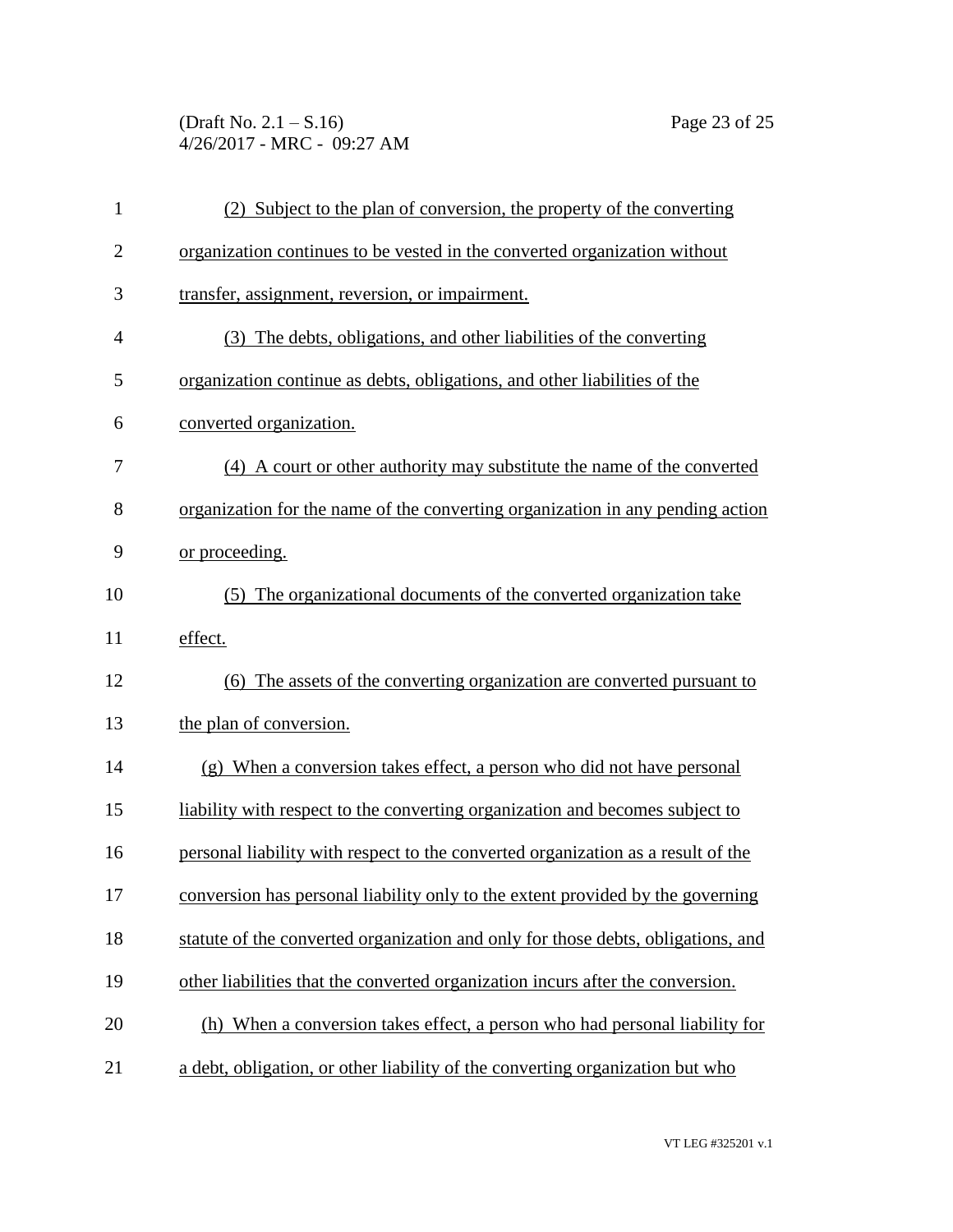(Draft No. 2.1 – S.16) Page 24 of 25 4/26/2017 - MRC - 09:27 AM

| $\mathbf{1}$   | does not have personal liability with respect to the converted organization is      |
|----------------|-------------------------------------------------------------------------------------|
| $\overline{2}$ | subject to the following rules:                                                     |
| 3              | (1) The conversion does not discharge any personal liability under this             |
| 4              | title to the extent the personal liability was incurred before the conversion took  |
| 5              | effect.                                                                             |
| 6              | The person does not have personal liability under this title for any<br>(2)         |
| 7              | debt, obligation, or other liability that arises after the conversion takes effect. |
| 8              | (3) Title 11B continues to apply to the release, collection, or discharge           |
| 9              | of any personal liability preserved under subdivision (1) of this subsection as if  |
| 10             | the conversion had not occurred.                                                    |
| 11             | (i) A conversion does not require an organization to wind up its affairs and        |
| 12             | does not constitute or cause the dissolution of the organization.                   |
| 13             | Sec. 8. MARIJUANA-INFUSED PRODUCT TESTING; REPORT                                   |
| 14             | The General Assembly recognizes the importance of independent testing of            |
| 15             | marijuana-infused products sold by dispensaries to determine proper labeling        |
| 16             | of products in compliance with 18V.S.A. § 4474e(h). Therefore, the Agency           |
| 17             | of Agriculture, Food and Markets and the Department of Public Safety, in            |
| 18             | consultation with registered dispensaries, shall report its recommendations to      |
| 19             | the General Assembly no later than October 15, 2017 on the following:               |
| 20             | Who should be responsible for testing marijuana-infused products.                   |
| 21             | The approved methods and frequency of testing.<br>(2)                               |